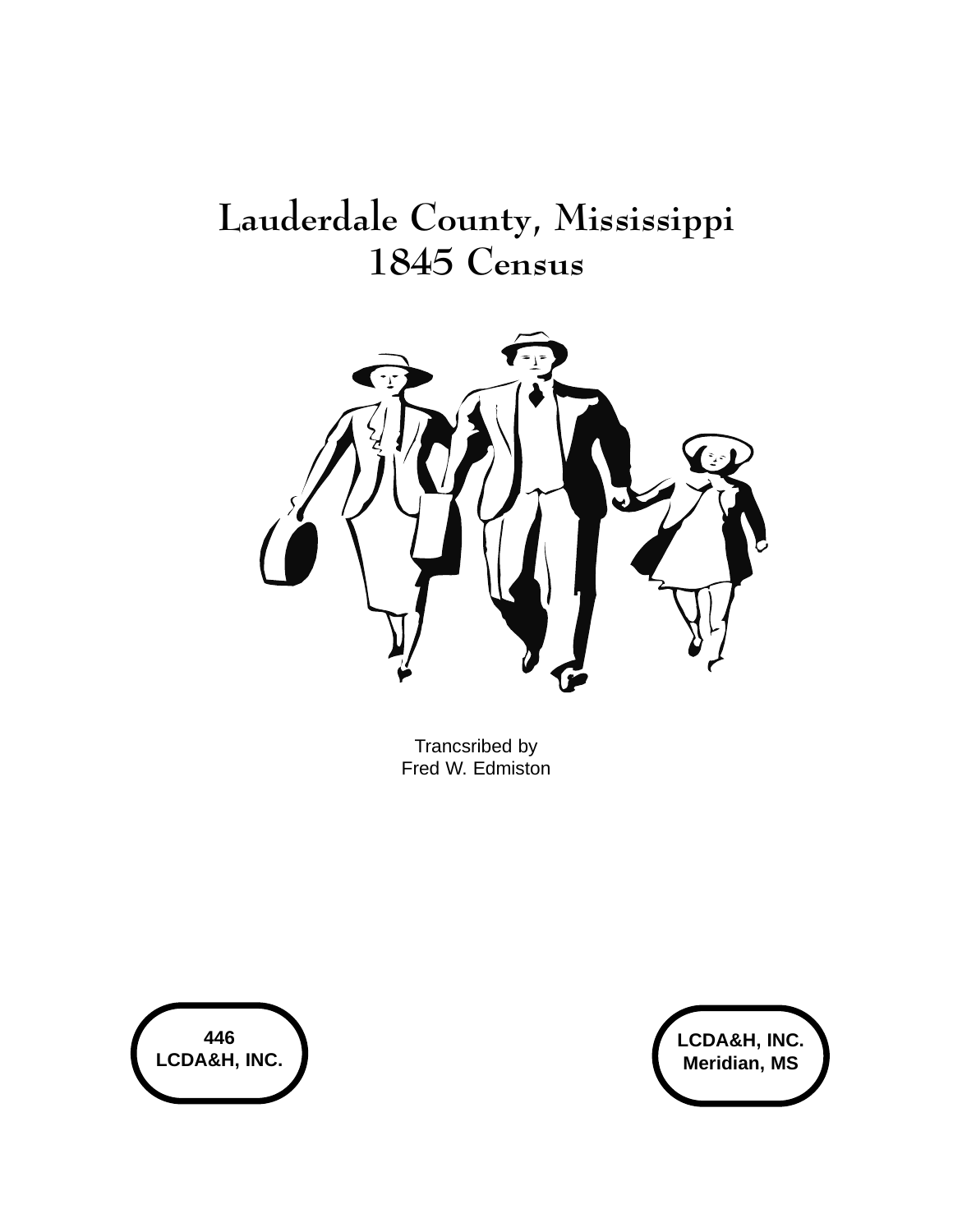Lauderdale County, Mississippi 1845 Census

> Transcribed by Fred W. Edmiston

Publication #446

July 2005

Printed & Published By Lauderdale County Department of Archives & History, INC.

> PO BOX 5511 Meridian, MS 39302

410 Constitution Ave. 2nd Floor Raymond P. Davis Annex Building Meridian, MS 39301

> Visit us on the web at: www.lauderdalecounty.org

Email us at: archives@lauderdalecounty.org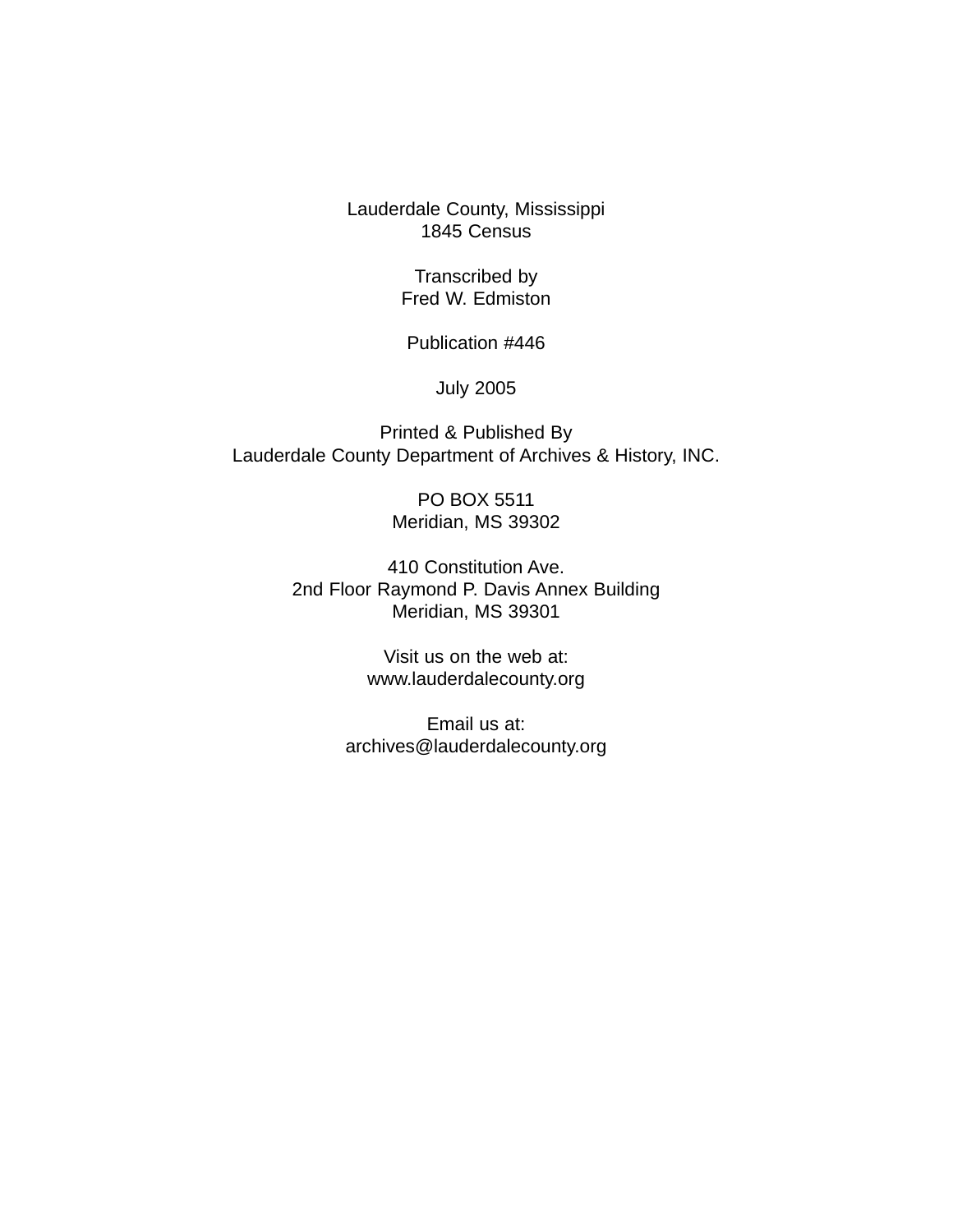# **Lauderdale County, Mississippi, 1845 Census**

**Taken from** *State Census Returns, 1845; Adams-Yazoo Counties (with the exception of Holmes, Jackson & Monroe Counties)* **Record Group 28, Secretary of State Records, microfilm MF 32\*. In Mississippi Department of Archives and History, Jackson.** 

**Transcribed by** 

**Fred W. Edmiston** 

**Meridian, Mississippi 2005**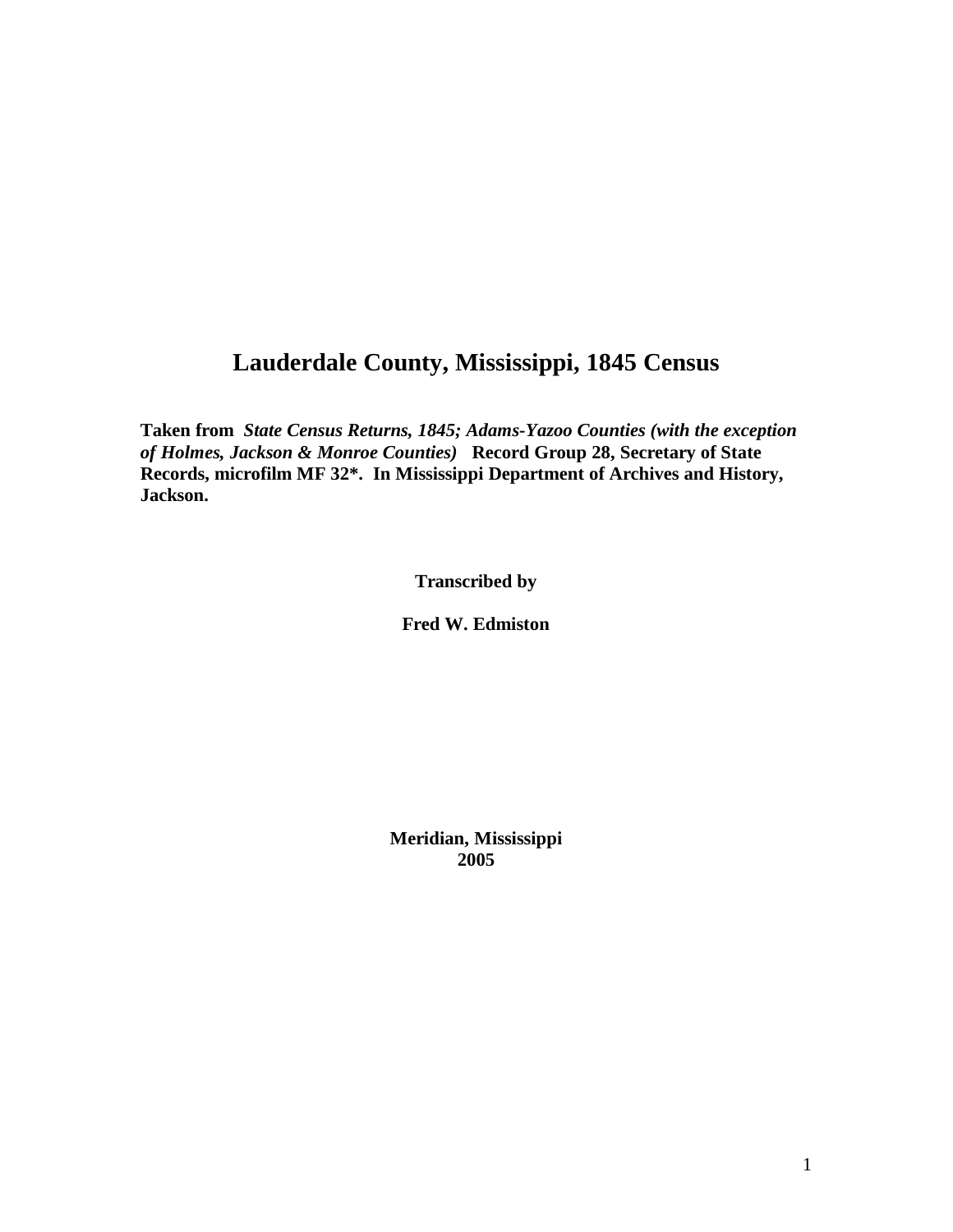**Lauderdale Co. had a total of 5,242 white inhabitants. Each head of household is followed by the number of males (M) and number of females (F). Original spelling of names is retained throughout, as is also the order in which each household was interviewed.** 

Page 1

Deerman, Sarah (M-0, F-5). Deerman, Ruben (M-1, F-2) Deerman, Thomas (M-1, F-0) Fridy, Frederick (M-2, F-1) Creel, Wesley (M-4, F-1) Creel, Harrison (M-3, F-3) Nicholas, Simon (M-6, F-5) Lawerance, E. S. (M-1, F-0) Sprinkel, Moses (M-1, F-2) Creel (Crull?), Thomas, Sr. (M-1, F-2) Loftin, Asa (M-4, F-4) Horton, Amos (M-3, F-3) Burwell, A. L. (M-3, F-3) Holden, Jesse (M-3, F-3) Ruby, Bryant (M-4, F-7) Evans, Vincent (M-6, F-4) Reeves, Nancy (M-0, F-4) Chandler, William (M-6, F-4) Alexander, Thomas (M-2, F-1) Alexander, Mathew (M-3, F-1) Alexander, Isaac (M-1, F-0) Embry, John M. (M-2, F-5) McMullin, Nathan (M-2, F-3) Alexander, William (M-2, F-1) Keeton, Wm. (M-1, F-2) Alexander, Joel (M-2, F-4) Perry, Charles M. (M-4, F-2) Joiner, John J. (M-2, F-3) Ball, Johnson (M-7, F-6) Miller, C. W. (M-2, F-1) Ball, Calvin (M-1, F-0) Pickard, Cragg (M-1, F-1) Pickard, Isaac (M-1, F-1) Pickard, Elect C. (M-2, F-2) Brown, James (M-1, F-2)

Page 2

Keller, Henry (M-1, F-3) Pearce, B. F. (M-2, F-1) Wesley, Collum (M-2, F-1) Mayatt, Peter (M-4, F-3) Dickson, James F. (M-4, F-3) Jimeson, John M. (M-6, F-3) Spain, Thomas D. (M-3, F-1) Galaspie, A. W. (M-3, F-6) Rose, John (M-3, F-4) Newberger, S. (M-1, F-0) Bluminback, M. (M-1, F-0) Goldsticker, A. (M-1, F-0) Pervis, Maborn (M-3, F-1) Pervis, Headin (M-1, F-2) Crocker, Clark (M-2, F-1) Crocker, James (M-3, F-5) Agnew, John (M-3, F-5) Barnes, Thomas (M-1, F-1) Agnew, Martha (M-2, F-4) McLanie (?), J. A. (M-2, F-4) Burns, Michael (M-1, F-1) Wadkins, John (M-1, F-1) Neighbours, M. (M-5, F-1) Miller, Eli (M-5, F-2) Miller, C. G. (M-8, F-2) McMillon, James (M-1, F-3) Walters (Waltres?), W. (M-1, F-0) Walters (Waltres?), Nelson (?) (M-1, F- 2) Walters (Waltres?), Henry (M-4, F-1) Dewit, Mary (M-2, F-6) Evans, T. B. (M-1, F-0) Thompson, Rubin (M-1, F-1) Jones, E. C. (M-4, F-4) Burns\*, R. N. (M-2, F-1) (\*Name could be *Burc, Burr,* or *Burrs*) Raglin, W. S. (M-2, F-3)

#### Page 3

James, E. L. (M-1, F-0) James, E. B. (M-4, F-2) Bilbo, James H. (M-1, F-0)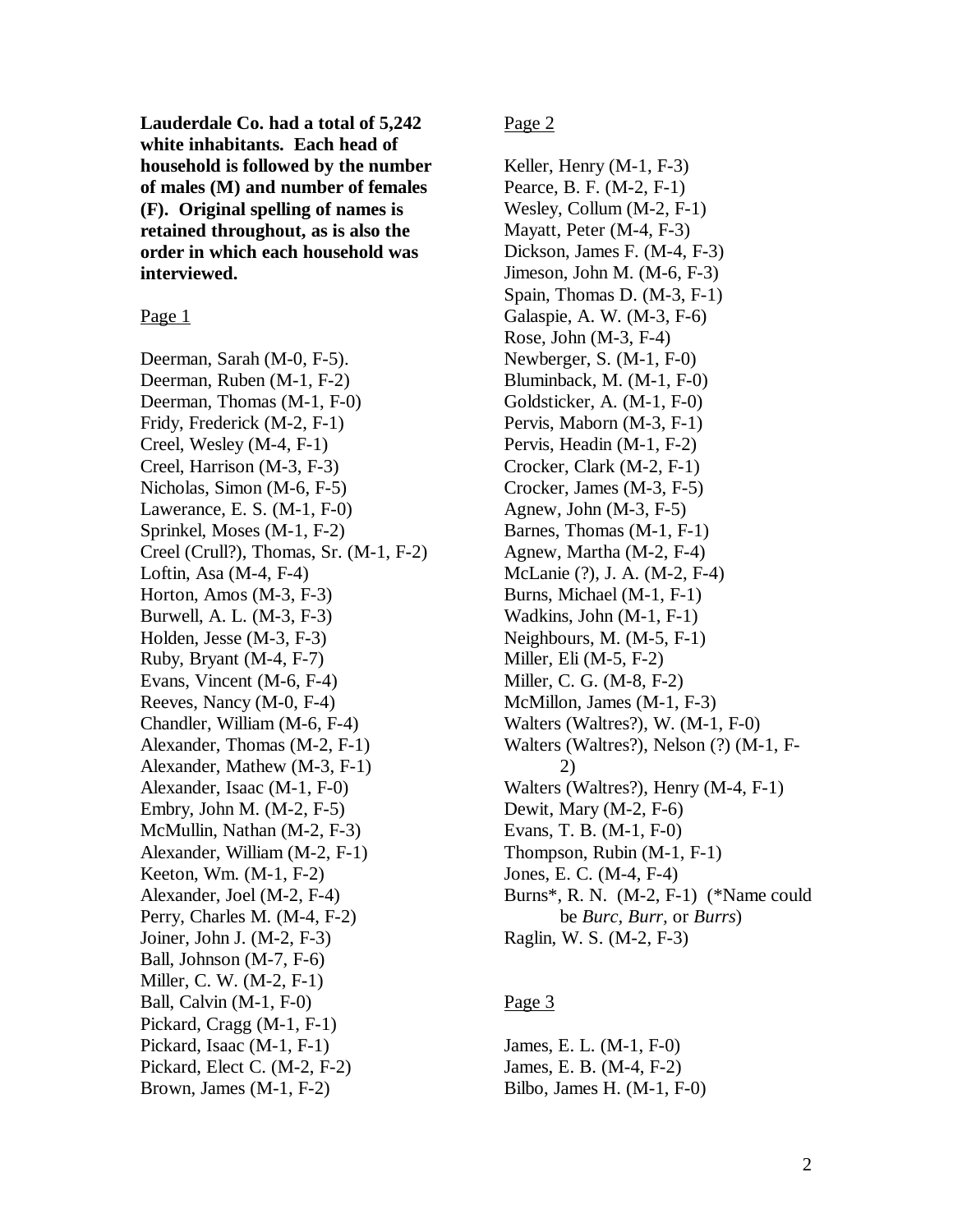Hobbs, Jesse (M-1, F-0) Hoobs (Hobbs?), Wm. P. (M-1, F-0) McBay, James M. (M-1, F-0) McBay, E. B. (M-1, F-0) Roberts, H. W. (M-2, F-0) Edwards, Elijah (M-2, F-6) Ward, William (M-2, F-1) Shamburger, Riley (M-1, F-1) Shamburger, Brantly (M-1, F-0) Barefield, Ervin (M-1, F-0) Philips, Robert (M-1, F-5) Eaves, John H. (M-2, F-1) Strange, Sterlin (?) (M-3, F-2) Lucy, Thomas B. (M-4, F-5) Willikson, John (M-2, F-1) Chester, John F. (M-2, F-3) Winn, M. A. (M-1, F-0) Stroud, George (M-3, F-3) McLemore, William (M-7, F-3) Keeton, George (M-1, F-0) Bozeman, James H. (M-1, F-0) Carraway, Fedrick (M-1, F-0) Russell, James (M-7, F-7) Russell, John (M-1, F-0) Eubanks, Isaac (M-2, F-2) Shamburger, A. (M-4, F-1) McLeroy, R. (M-2, F-2) Mayfield, B. M. (M-4, F-4) Cambell, B. D. (M-1, F-0) White, Wm. H. (M-1, F-3) White, A. (M-3, F-3) Rawson, George (M-4, F-2)

#### Page 4

Dobbs, H. (M-1, F-0) Henderson, M. (M-3, F-5) Strange, Seth (M-1, F-1) Gorman (?), G. W. (M-1, F-1) McMillan, John (M-1, F-0) Henderson, M. P. (M-4, F-3) Henderson, Willson (M-4, F-8) McLemore, R. (M-3, F-7) Blackman, John (M-1, F-2) Stafford, Elbert (M-6, F-5)

Creel, Thomas (M-1, F-1) Creel, Burtin (M-1, F-0) Evans, Elizabeth (M-1, F-4) Giger, Cornealous (M-2, F-2) Wiseman, George (M-2, F-2) Bizoon, Samuel (M-5, F-3) Keel, John R. (M-1, F-0) Hill, Sarah (M-3, F-1) Deerman, William (M-1, F-1) Odem, James (M-6, F-3) Elmore, Richard (M-2, F-5) Elmore, Samuel (M-1, F-0) Miller, Mathews (M-1, F-1) Loper, Isaac (M-5, F-3) Deen, Hillery (M-2, F-1) Busby, William (M-3, F-1) Blackwell, Charles (M-7, F-3) Blackwell, Wesley (M-4, F-5) Evans, John (M-1, F-4) Evans, Howel (M-1, F-0) Stafford, Abram (M-2, F-2) Stafford, Ezekiel (M-5, F-6) Newsom, Elbert (M-4, F-4) Jordan, William (M-1, F-2) Deerman, James (M-2, F-1)

#### Page 5

Cooper, Wm. B. (M-1, F-6) Furlow, James M. (M-1, F-6) Freeman, Archable (M-1, F-0) Branning, Wm. (M-1, F-0) Cook, James (M-1, F-0) Lacy, Stephen (M-4, F-4) Richardson, R. (M-3, F-7) Messer, Hamrick (M-2, F-2) Mann, John (M-2, F-0) Lawless, Wm. (M-3, F-2) Traywick, C. C. (M-1, F-0) Wiggans, T. B. (M-4, F-2) Cameron, Daniel (M-4, F-2) Trippe, J. E. (M-1, F-1) Portis (?), Derias (?) (M-1, F-0) Newton, William (M-4, F-4) Clark, Samuel (M-2, F-3)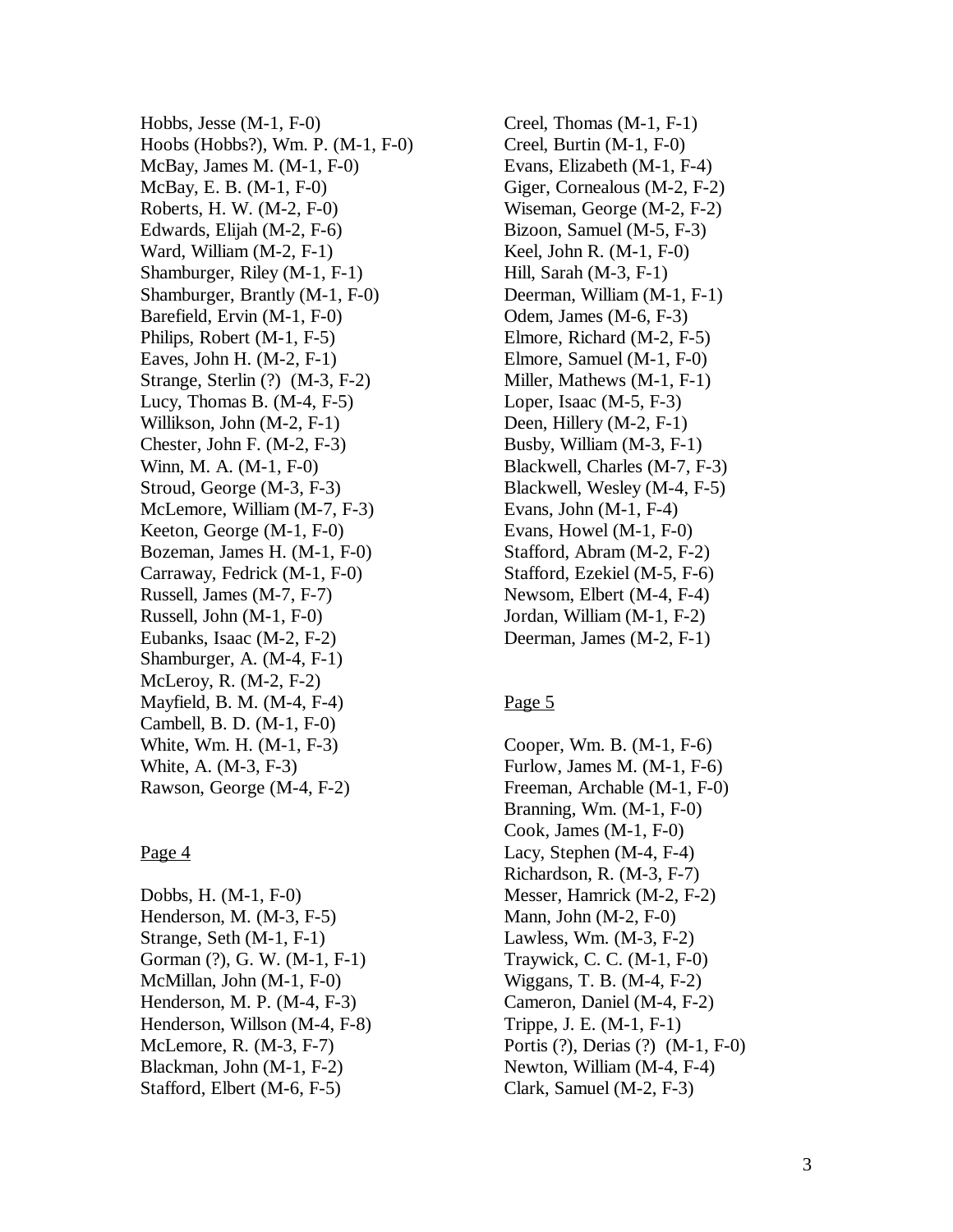Clark, William (M-2, F-1) Shannon, Samuel (M-1, F-2) Low, Daniel (M-2, F-1) Pigford, Alfred (M-1, F-1) Harden, James (M-5, F-4) Sims (?), George (M-1, F-1) Satcher, Lewis (M-1, F-2) Smith, Benjamin (M-1, F-0) Willkson, George W. (M-1, F-2) Colier (?), B. F. (M-1, F-0) Smith, J. A. (M-1, F-0) Carmack (no initials) (M-1, F-3) Heard, Jesse H. (M-2, F-1) Kendel, J. (M-1, F-1) Walker, Wm. H. (M-1, F-0) Brown, A. (M-4, F-2) Rawlings, Wm. H. (M-1, F-0)

#### Page 6

Wood, George (M-1, F-2) McKenzie, (first name?) (M-1, F-0) Rosser (?), Levin (M-1, F-2) Dale, Joseph P. (M-2, F-2) Rigdon, Thomas (M-2, F-1) Owens, Ethelred (M-1, F-0) Owens, Willas (M-3, F-1) Fairchild, Nathan (M-2, F-3) Whitehead, Gifford (M-1, F-1) Battle, James R. (M-1, F-7) Battle, John (M-1, F-0) Gentry (?), John H. (M-4, F-6) Fairchild, Robert (M-1, F-1) Waltman, Andrew (M-4, F-3) Waltman, D. (M-1, F-1) Paine (?), David (M-3, F-4) Fairchild, Jack (M-2, F-2) Fairchild, Loftin (M-3, F-5) Wolf, Wm. L. (M-4, F-3) Linzey, Dolpin (M-1, F-0) Arrington, James H. (M-1, F-0) Mason, Wm. (M-5, F-4) Fountain, R. A. (M-3, F-5) Kinlock, R. (M-2, F-3) Daniels, James (M-4, F-2)

Daniels, William (M-1, F-1) Eubanks, Adam (M-1, F-1) Harper, R. B. G. (M-3, F-4) Brown, George (M-3, F-1) McArthur, David (M-3, F-3) Lee, Mathew (M-4, F-3) Brown, John (M-6, F-3) Smith, Elizabeth (M-1, F-2) Davis, William (M-3, F-4) Wells, Thomas (M-6, F-4)

# Page 7

Newsom, Tayler (M-4, F-2) Newsom, Wm. (M-1, F-1) Newsom, Solomon (M-1, F-1) Hill, Greenburry (?) (M-5, F-4) Tims, Jane (M-0, F-2) Shambrough, James R. (M-5, F-4) Snell, H. A. (M-2, F-2) Irby, Henry  $(M-2, F-1)$ Deerman, Wily (M-1, F-0) Deerman, William (M-4, F-4) Stephenson, Charles (M-3, F-5) Pearce, Eli (M-3, F-5) Furlow, Wm. K. (M-4, F-1) Harvy (?), J. T. (M-3, F-2) Cochran, Samuel (M-7, F-4) Smith, Aaron (M-1, F-0) Horn, William (M-1, F-0) Stroud, O. P. H. (M-1, F-1) Jordan, John (M-1, F-0) Rany, H. H. (M-1, F-4) Deen, Henry H. (M-1, F-0) Brannin (?), Henry (M-1, F-0) Deen, Jeremiah (?) (M-1, F-3) Brannin (?), R. R. (M-1, F-2) Brannin (?), Henry (M-4, F-6) Dubose, Wade H. (M-5, F-6) Dubose, William (M-1, F-0) Calhoun, John (M-1, F-0) Monro, Archable (M-1, F-1) Carpenter, Benj. (M-3, F-2) Trussell, S. J. (M-1, F-0) Bradly, Robert (M-1, F-0)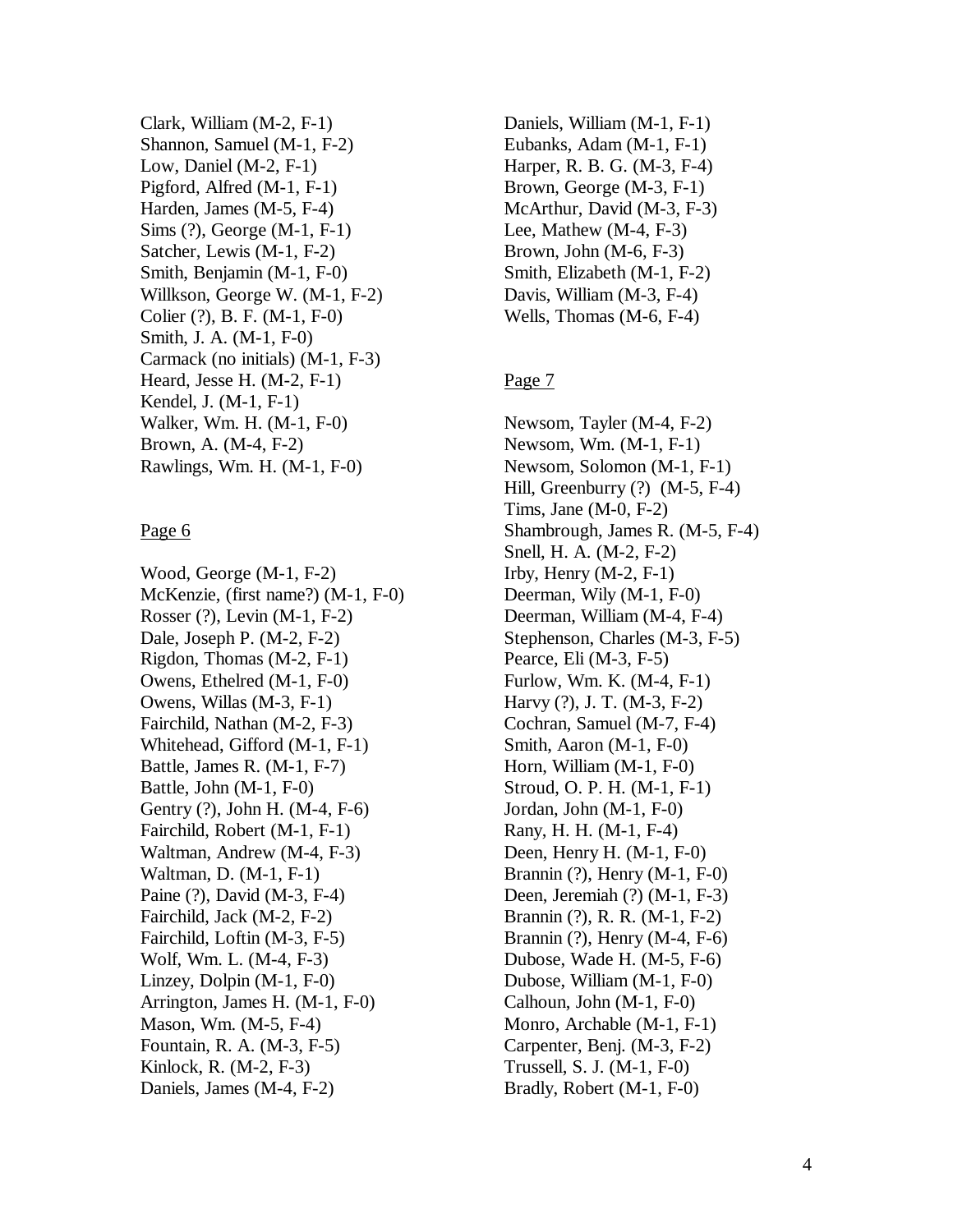Henderson, John (M-6, F-4) Dawkins, George (M-2, F-1) Brooner, O. F. (M-1, F-2)

#### Page 8

Wells, Humphry (M-1, F-0) Hamrick, Thomas (M-5, F-3) Hamrick, John (M-3, F-1) Hamrick, William (M-1, F-0) Corsby (?), Aaron (M-1, F-0) Brown, William (M-3, F-7) Hamrick, Mary (M-1, F-2) Williamson, John (M-1, F-1) Brown, Daniel (M-2, F-1) Crane, John (M-8, F-1) Crane, Charles (M-1, F-0) Agnew, James (M-6, F-4) Morgan, George M. (M-1, F-0) Runoles (?), Wm. (M-1, F-0) Nicholas (no first name) (M-1, F-0) Daniel (?), Lewis (M-3, F-1) Mahan, Hiram D. (M-1, F-0) Lee, Levy (M-1, F-0) Davis, John E. (M-1, F-3) Tucker, Thomas (M-5, F-6) Sanderford, Capt. (?) (M-5, F-2) Coats, Wm. (M-3, F-3) Coats, Moses B. (M-1, F-0) Dawkins, Minor (M-1, F-3) Brown, David M. (M-5, F-1) Coats, John (M-4, F-6) Murphey, V. (?) L. (M-1, F-0) White, Elijah (M-1, F-1) Furlow, M. H. (M-2, F-4) Brown, William (M-1, F-0) Collum, Willkie (M-1, F-5) Eatherage, Solomon (M-6, F-3) Harry (?), B. (M-3, F-4) Moore, James (M-3, F-1) Price, Daniel (M-1, F-1)

#### Page 9

Parker, T. S. (M-2, F-1)

Sanders, John W. (M-1, F-0) Gentry, Reason (M-3, F-4) Anderson, James M. (M-5, F-7) Suttle, Salamia (M-2, F-3) Moore, John (M-6, F-4) Dear, Darling (M-4, F-5) Brown, James (M-8, F-2) Everitt, Jackson (M-2, F-2) Everitt, Thomas (M-1, F-0) Everitt, Samuel (M-1, F-1) Haily, William (M-1, F-2) Haily, Thomas (M-1, F-0) Schorbrough, Letty (?) (M-4, F-1) Chambless (no first name) (M-1, F-1) Chambless, Henry (M-3, F-2) Lard (Laird?), Eliem (?) (M-3, F-1) Lard (Laird?), William (M-1, F-1) Arant, William (M-3, F-3) Williams, John (M-1, F-0) Lewis, Thomas (M-3, F-4) Grice (?), Thomas (M-5, F-5) Harrington, William (M-3, F-1) Chadick, Asa (M-2, F-3) Cosby, Richard (M-7, F-6) Robertson, Thomas (M-3, F-5) Robertson, John (M-4, F-2) Hightower, William (M-2, F-5) Maxwell, Joshua (M-3, F-5) Pearce, Jeremiah (M-3, F-5) Alford, Owen (M-4, F-4) George, Joseph L. (M-1, F-0) Saxon (?), J. W. (M-1, F-0) Keath, Lemuel (M-6, F-2) Keath, Albin J. (M-1, F-2)

# Page 10

Stone, Miles (M-3, F-2) Carter, Lewis (M-1, F-0) Carter, Sarah (M-0, F-2) Yarbrough, Joseph (M-1, F-3) Kelley, D. B. (M-1, F-0) Kelley, Jacob (M-1, F-1) Gay, Arthur (?) (M-5, F-3) Knight, Felix (M-4, F-1)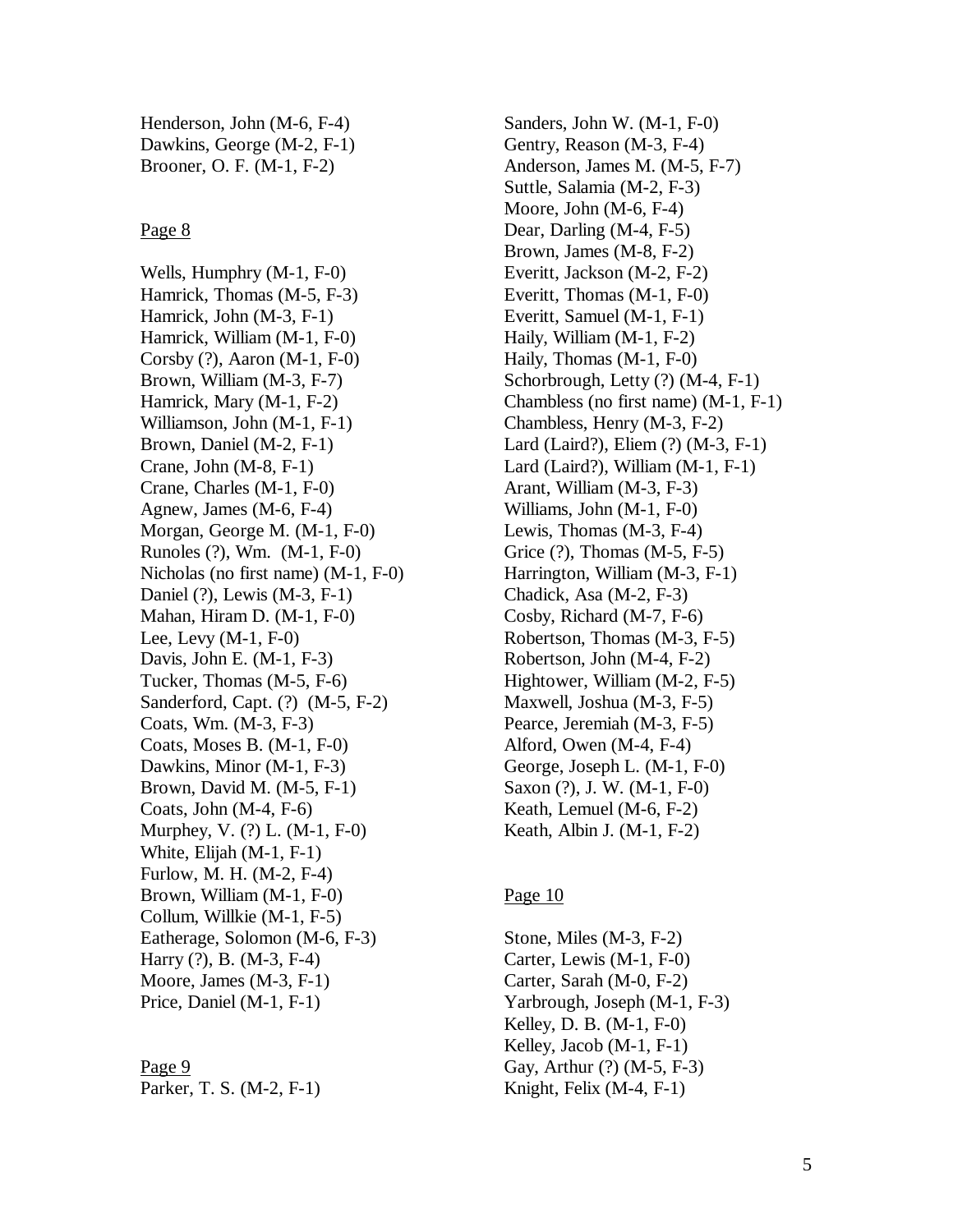Brewer, John (M-1, F-2) McLeroy, John J. (M-3, F-3) Hooks, Evan (M-4, F-2) Anders, Joseph (M-3, F-2) Binum, William (M-3, F-1) Parnal, John (M-4, F-2) Bobbit, Turner (M-1, F-1) Patrick, James (M-2, F-4) Cary, A. Y. (M-4, F-4) Anderson, James Y. (M-6, F-7) Carrel, Alford E. (M-1, F-1) Etherage, Lewis (M-1, F-0) Stricklin, Simeon (M-3, F-2) Stricklin, Soloman (M-1, F-1 {?}) Williams, Richard (M-4, F-4) Cats (? Coats?), James R. (M-2, F-3) Coats, James E. (M-1, F-1) Cotingham, William (M-3, F-4) Anderson, John (M-5, F-6) Nicholas, Hiram (M-2, F-4) Bartin, Levi (M-1, F-1) Graham, Benjamin (M-4, F-3) Bartin, Maslin (M-1, F-0) Binum, Jesse (M-8, F-3) Binum, James (M-3, F-1) Tatum, William (M-1, F-5) Bullan, Alexander (M-4, F-4)

#### Page 11

Bruner (?), C. L. (M-1, F-0) Holden, E. (M-1, F-0) McCall, Daniel (M-1, F-0) Steel, S. A. D. (M-1, F-2) Ross, J. M. (M-1, F-1) Warden, W. W. (M-1, F-0) Smith, Lew (M-5, F-5) McLane, C. (M-1, F-0) White, John M. (M-1, F-0) Agnew, James, J. (Jr.?) (M-5, F-1) Pigott, James M. (M-1, F-0) Fisher, Wm. T. (M-1, F-0) Kirk, Robert (M-1, F-0) Stiles, G. B. (M-3, F-4) Runals (?), Drury (?) (M-4, F-2)

Horn, J. (M-1, F-0) Hickey (?), S. L. (M-1, F-0) Evans, Sylvanus (M-1, F-4) Russell, Isaac (M-2, F-6) Hawkins, Jephry (M-1, F-0) Lewis, John (M-5, F-3) Wabinton, Samuel (M-7, F-7) Waits, Martha (M-1, F-1) Waits, Levi (M-2, F-1) Wabinton, William (M-2, F-2) Waits, James (M-5, F-3) Drew, James (M-4, F-2) Wabinton, H. B. (M-3, F-2) Creel, Thomas (M-4, F-4) Waits, John (M-1, F-1) Waits, Boby (M-4, F-1) Pickard, A. A. (M-2, F-7) Moris (Noris?), Hezikiah (M-1, F-2) Kelley, J. G. (F-3, F-2) McKinsey, John (M-6, F-6)

#### Page 12

Shelton, James (M-1, F-1) Jimeson, Francis (M-4, F-4) Finley, H. M. (M-1, F-4) Griffin, Soloman (M-2, F-1) Dale, James (M-1, F-0) Harrison, R. M. (M-5, F-3) Griffith, Calvin (M-1, F-1) Shelton, Larkin (M-2, F-1) Berry (?), Hugh (M-4, F-5) Bird, Joseph (M-5, F-3) Bell, William H. (M-1, F-1) Brown, Henry (M-1, F-0) Stanley, Stephen (M-2, F-2) Nicholas, Jacob (M-3, F-1) Gentry (?), Elly (?) (M-3, F-4) Shelton, J. W. (M-1, F-2) Shelton,  $\frac{?}{?}$  (M-2, F-2) Phares, Nevin (M-5, F-1) McDonald, Eli (M-1, F-4) Griffith, Jacob (M-2, F-3) Suttle, Isaac G. (M-3, F-5) McDonald, James B. (M-6, F-2)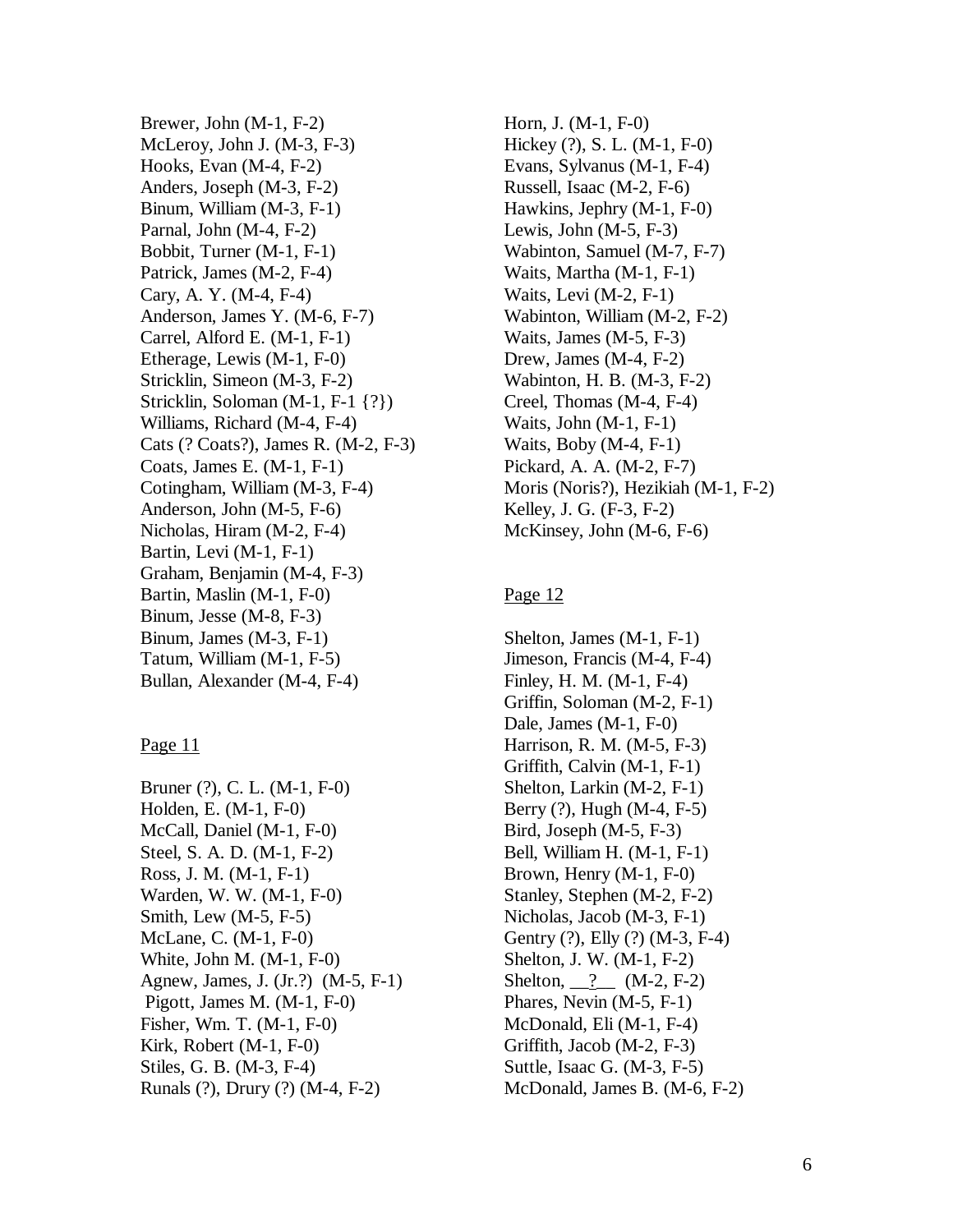McDonald, Martin (M-1, F-2) Griffith, Joseph (M-1, F-?) Herrington, John M. (M-1, F-0) Allen, John (M-5, F-1) Keeth, Isac (M-1, F-3) Rush, Johnathan (M-1, F-5) Stuckey, Daniel (M-5, F-3) Rush, John H. (M-2, F-3) Thrasher, John (M-3, F-1) Riley, T. J. (M-4, F-7 {1?}) Hall, Anna (M-0, F-3) Hall, William (M-1, F-1) King, Charles (M-2, F-7)

#### Page 13

Buchee, John (M-9, F-2) Hagwood, Plesant (M-2, F-1) Clayton, John W. (M-4, F-3) Hughs, James (M-6, F-3) Jacobs, Shade (M-4, F-3) Culpepper, Simon (M-5, F-4) Yarbourgh, Hardy (M-5, F-2) Wadkins, Colman (M-5, F-2) Hall, William (M-7, F-4) Hunt, A. G. (M-5, F-4) Rawlings, James B. (M-8, F-4) Rawlings, James E. (M-1, F-0) Rawlings, Hinchy (M-1, F-2) Clark, Wm., Sr. (M-1, F-2) Knight, Lewis (M-1, F-0) Clark, Henry (M-3, F-3) Spinks, John C. (M-1, F-3) Edwards, I. Z. (?) (M-1, F-0) Hooks, James (M-2, F-2) Hooks, Alford (M-1, F-0) Tatum, Kiseah (?) (M-3, F-4) Spinks, Rolley (M-4, F-4) McDermott, John (M-1, F-0) Owens, John H. (M-2, F-1) Mathews, Fredrick (M-8, F-4) Jones, Charles (M-1, F-0) Jones, Hanah (M-3, F-3) Money, Johny (M-3, F-4) Bruister, C. C. (M-2, F-1)

Tedder, Jesse (M-2, F-2) Tedder, Thomas (M-1, F-2) Roony, George W. (M-3, F-3) Tedder, Elijah (M-1, F-3) Masten, Daniel (M-4, F-5) Tucker, Edman (M-2, F-5)

### Page 14

Boutwell, Sariah (?) (M-0, F-4) Pouge, Martin I. (?) (M-1, F-1) Sikes, John R. (M-3, F-2) Butler, Aaron (M-7, F-4) Butler, Washington (M-1, F-0) Butler, William (M-1, F-0) Butler, John (M-1, F-0) Gill, Balers (M-3, F-1) Puckett, Waits (M-3, F-1) Carter, E. L. (M-4, F-4) Wiggans, John (M-1, F-2) Carter, Wm. J. (M-4, F-5) Brownson, H. P. (M-5, F-5) Clark, John (M-2, F-1) Powers, Mary (M-2, F-6) Akins, Isaac N. (M-3, F-4) Clark, William (M-4, F-4) Hughs, John  $(M-3, F-7)$ Richy, Jackson (M-2, F-4) Richy, Joseph (M-1, F-0) Anderson, Wm. J. (M-6, F-1) Bunyard, Isaac R. (M-1, F-1) Bunyard, James M. (M-5, F-3) Bunyard, Wm. M. (M-2, F-3) Bankston, Levy (M-1, F-0) Philips, Zackriah (M-4, F-4) Philips, Jesse (M-1, F-0) Coaker, John (M-2, F-1) Clark, Thomas (M-1, F-0) Soulivan, Cornelius (?) (M-4, F-5) McDougle, Archible (M-5, F-3) Sulivan, Thomas (M-1, F-3) Sulivan, Constant (M-1, F-0) Bankston, W. L. (M-3, F-4) Gillmore, Mary (M-2, F-4)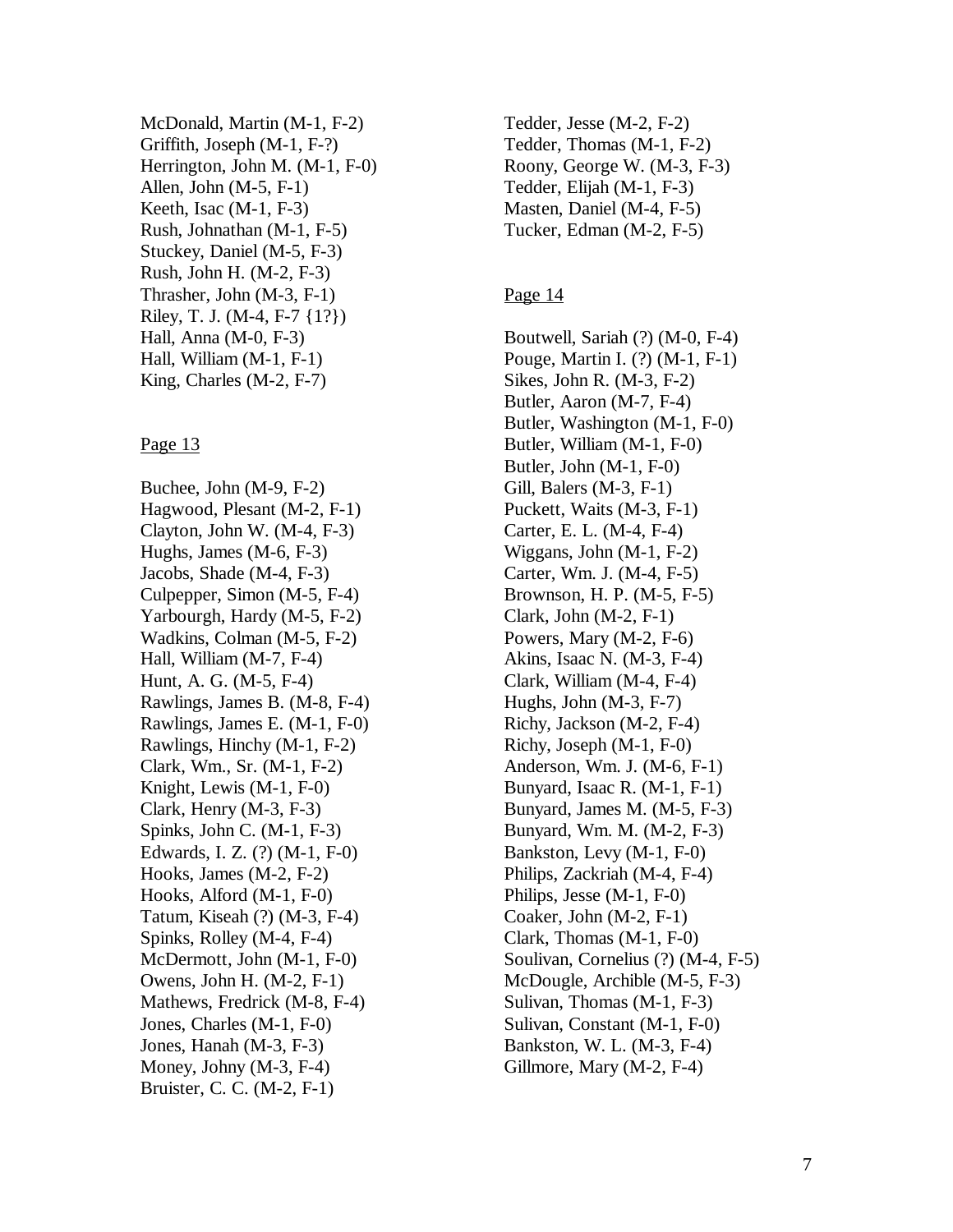#### Page 15

Keeton, John (M-1, F-2) Alexander, John (M-1, F-1) Alexander, Henry (M-5, F-7 {1?}) Price, M. (M-3, F-5) Rodgers, James (M-1, F-0) White, Josiah (M-3, F-4) White, Zedkiah (M-1, F-0) Wood, Whelmal (?) (M-2, F-3) Wood, Abriham (M-1, F-0) Stutts (?), Abriham (M-2, F-1) Wood, James (M-1, F-4) Bourdoux, Thomas D. (M-3, F-2) Wright, Wm. J. (M-6, F-4) Ervin, R. P. (M-2, F-2) Molpus (?), Samuel G. (M-6, F-4) Alston, Thomas P. (M-4, F-2) Hamill, John S. (M-3, F-2) Anderson, William T. (M-1, F-1) Dove, Daniel (M-1, F-2) Dove, Godfrey (M-2, F-1) Wheeler, John (M-2, F-2) Brown, Richard B. (M-3, F-4) Brown, William (M-1, F-0) Brown, Thomas (M-1, F-0) Knox, G. W. (M-1, F-0) Knox, Elizabeth (M-1, F-1) Knox, James (M-3, F-2) Knox, William (M-2, F-1) McNeal, Daniel (M-1, F-2) Pigford, Jacob (M-2, F-1) Pigford, Owen (M-2, F-6) Pigford, William (M-3, F-1) Spinks, Lewis (M-3, F-4) Payne, Wm. P. (M-5, F-4) Eakens, William (M-4, F-6)

#### Page 16

Walker, Calton (M-1, F-0) Buckston, Sarah (M-0, F-2) Knox, Samuel (M-1, F-0) Nunry (?), John N. (M-2, F-1) Nunry, Mary (M-2, F-2)

Green, Elinder (M-3, F-2) Lewis, A. (M-5, F-3) Obanan, Samuel (M-4, F-2) Clinton, Wm. B. (M-1, F-0) Odom, Ephrian (?) (M-1, F-3) Clanton, Lewis (M-5, F-4) White, Henry (M-7, F-4) Elis, W. (M-5, F-1) Philips, Charles (M-5, F-3) Price, James P. (M-1, F-0) Walker, Samuel (M-7, F-4) Walton, R. J. (M-2, F-2) White, Elijah (M-4, F-5) Harrison, Wm. H. (M-4, F-5) Walker, James (M-4, F-1) Tucker, G. R. (M-3, F-5) Dozer (?), E. M. (M-1, F-0) Page, Joseph R. (M-2, F-3) Stutts (?), George (M-3, F-2) Linzy, John  $(M-1, F-3)$ Scott (?), George (M-3, F-2) Bales (?), John M. (M-1, F-0) Bilbo, Wm. P. (M-1, F-0) Field, S. G. (M-2, F-1) Willkson, W. B. (M-4, F-3) Dove, John (M-1, F-2) Haywood, James (M-2, F-4) Roberts, Mc (?) (M-2, F-2) McFail, Anguish (M-2, F-5) Simmons (?), Asa (M-3, F-3)

#### Page 17

Simons (?), Thomas (M-1, F-0) Simons (?), David W. (M-1, F-0) Dennis, Wm. N. (M-2, F-1) Simons (?), James (M-1, F-0) Strait, William (M-1, F-0) Sanders, Joseph (M-4, F-5) Yarrell, Wm. F. (M-1, F-2) Strait, Robert (M-4, F-3) Crawley, James T. (M-3, F-3) Eyell, Benjaman (M-1, F-4) Anderson, George (M-1, F-0) Allin, Samuel (M-2, F-4)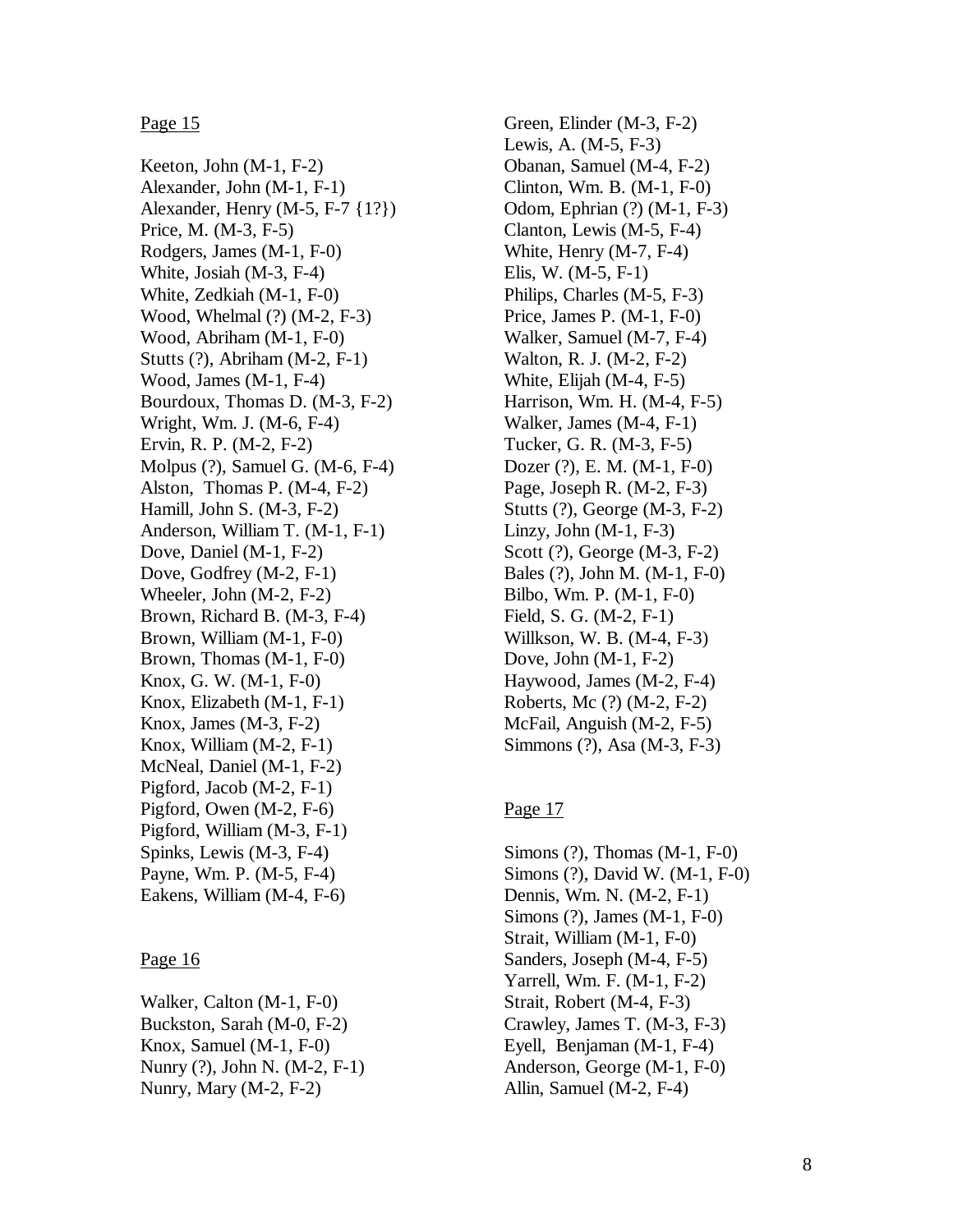Akin, Robert (M-2, F-4) Harten, Joseph (M-6, F-1) Clay, Thomas (M-4, F-3) Clay, Samuel (M-1, F-0) Clay, Alva (?) (M-7, F-3) Gavin, Samuel (M-1, F-2) Simeons, George (M-4, F-3) Simeons, Albert A. (M-1, F-0) Goodwynn, M. (?) S. (M-1, F-1) King, Bartin (M-2, F-3) Clay, Stephen W. (M-2, F-4) Gavin, Haly (M-1, F-0) Moore, Tyre (?) G. (M-1, F-2) Moore, James (M-3, F-1) Clay, W. W. (M-4, F-2) Delk, Vincent (M-2, F-2) Delk, David (M-1, F-0) Fredrick, Simeon (M-6, F-4) Upchurch, Benjaman (M-4, F-4) Grissum, James (M-4, F-2) Grissum, William (M-1, F-0) Locklayen, Elizabeth (M-2, F-2) New, William (M-3, F-2)

#### Page 18

New, ? F. (M-5, F-2) Herrington, Samuel (M-1, F-0) King, Wm. (M-1, F-0) Herrington, Bej. (M-5, F-3) McElroy, B. L. (M-4, F-3) Snodgrass, Simeon (M-1, F-0) Cameron, Peter (M-1, F-0) Forbes, Henry (M-1, F-0) Tayler, Benj. (M-1, F-3) Huggans, Eli (M-2, F-3) McNeal, James (M-4, F-3) Newbury, Martha (M-1, F-1) Lightsy, Davis (M-2, F-2) Jones, Sla\_?\_ (M-4, F-5) Jones, John W. (M-3, F-2) Jones, Alford (M-2, F-2) Philips, John L. (M-5, F-1) Ray, John (M-1, F-1) Segars, William (M-4, F-2)

Finley, T. B. (M-3, F-3) Moore, Richard (M-1, F-3) Moore, Nelson (M-4, F-3) Boyed, L. M. (M-4, F-2) New, James (M-3, F-3) Brown, Robert (M-4, F-6) Moore, Elias (M-3, F-1) Davidson, Rubin (M-4, F-4) Jones, Seben (?) (M-3, F-2) Moore, Charles (M-5, F-3) Moore, Lewis (M-1, F-0) Finley, James (M-1, F-1) Finley, Robert S. (?) (M-1, F-4) McWhorter, Thomas (M-4, F-2) McWhorter, William (M-1, F-0) Spinks, Isaac (M-6, F-4) Buchee, Christopher (M-3, F-1)

#### Page 19

 $\overline{a}$ 

Bates, G. W. (M-2, F-1) Hall, W. W. (M-2, F-1) Williams, Joseph (M-6, F-3) Minor, Cornelius (?) (M-2, F-6) Roberson, B. \_?\_ (M-1, F-2) Carter, George (M-1, F-0) Carter, William (M-2, F-2)  $Mommon(?)$ , Thomas  $(M-1, F-0)$ Carter, John (M-6, F-3) Eaves, Harmon (M-1, F-0) Eastes, Andrew (M-3, F-2) Eastes, Joseph (M-1, F-0) Porter, Abriam (M-1, F-0) Smith, Wilkin (M-2, F-6) Culpepper, Henry (M-5, F-6) Upchurch, Jordan (M-1, F-0) Brown, William (M-1, F-0) Rawson, James (M-1, F-2) Rawson, Henry (M-1, F-0) Jordan (?), Richman (M-1, F-1) Jordan (?), Charles (M-1, F-5) Jordan (?), Nancy (M-3, F-1) Merritt, Willis (M-9, F-2)

<sup>\*</sup> Uncertain word might possibly be even a butchering of *Morrison*.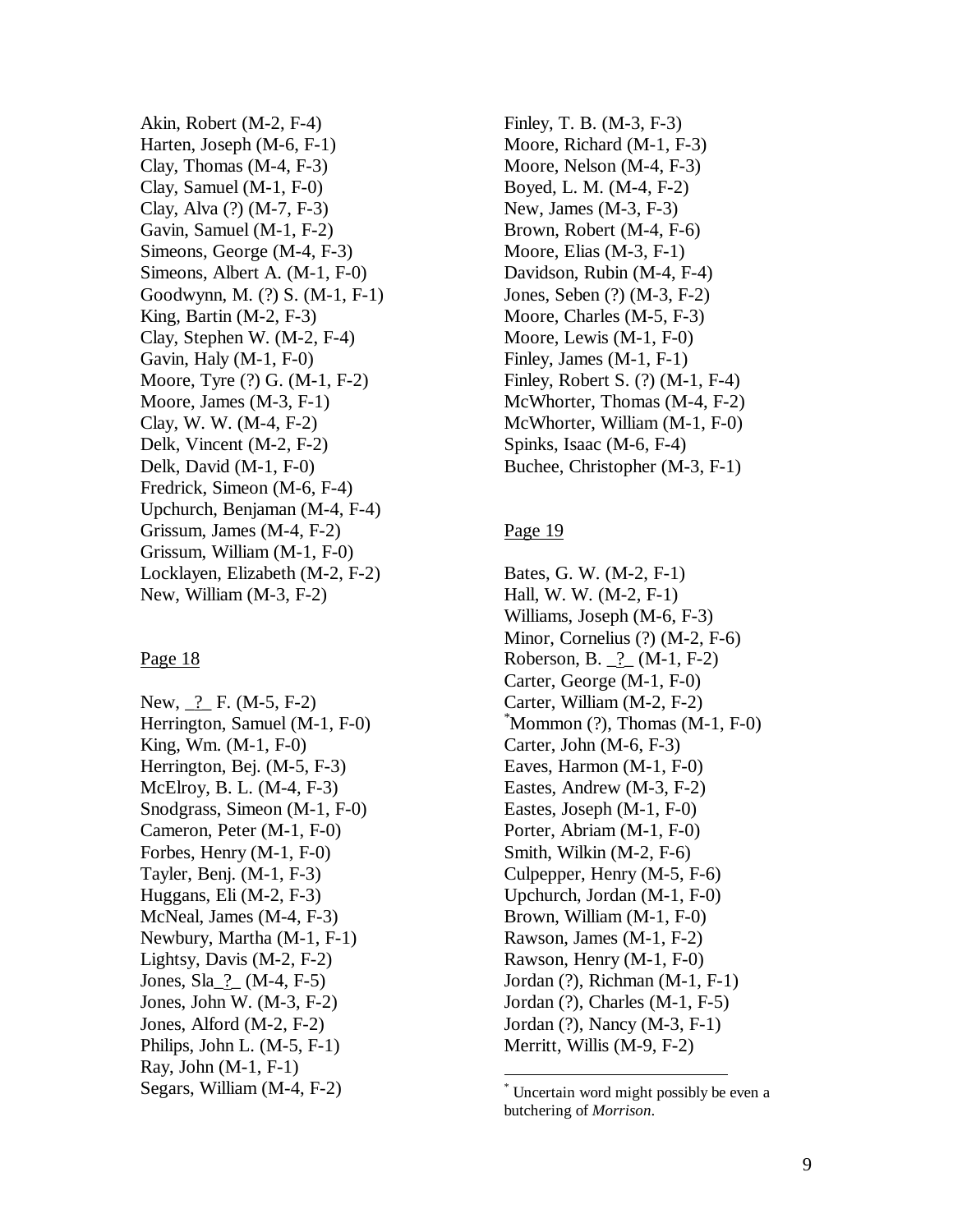Simes (Sims?), J. W. (M-4, F-3) Kennedy (?), Abriham (M-1, F-2) Sulivan, Stephen (M-5, F-1) Thompson, Lemuel (M-1, F-3) Sulivan, Owen, Sr. (M-1, F-4) Sulivan, Owen, Jr. (M-1, F-0) Thomson, William (M-2, F-1) Hunicutt, Wm. (M-1, F-1) Butler, Winfield (M-4, F-6) Pougue, Robert (M-1, F-1) Pougue, James (M-1, F-0)

#### Page 20

Duncan, James G. (M-1, F-0) Dunkin (*cf*. above), Edman (M-1, F-0) Thompson, John (M-3, F-4) Wise, Thomas (M-2, F-4) Kennelly, Thomas J. (M-1, F-0) Broomfield, Sarah (M-1, F-4) Godwinn, Jacob (M-6, F-3) Smith, Alexander (M-1, F-0) Tedder, Isaac (M-1, F-5) White, James J. (M-6, F-2) White, <u>2</u> C. (M-6, F-5) Watley, Wyche (?) (M-4, F-1) Watley, Terrel L. C. (M-1, F-0) Shirley, Elley (M-4, F-4) Waller, Asa (M-5, F-4) Turner, S. J. (M-1, F-0) Turner, Miles G. (M-1, F-0) Turner, A. E. (M-1, F-0) Turner, Sarah (M-0, F-1) Parrish (?), John (M-5, F-5) Carter, Joseph (M-1, F-0) Carter, George (M-1, F-2) Erwin, F. P. B. (M-3, F-2) Roberson, Wm. (M-3, F-5) Gardiner, Iziah (?) (M-3, F-3) Smith, Ephriam (M-3, F-5) Thompson, R. J. (M-4, F-4) Roberson, Doctor (*sic*) (M-5, F-4) Williams, Mary (M-1, F-3) Hams, Henry (M-3, F-1) Michiel, William (M-1, F-3)

Smith, John P. (M-3, F-1) Templeton, F. (M-3, F-4) Langford, Henry C. (M-5, F-3) Ward, Jesse (M-1, F-1)

#### Page 21

Langford (?), John (M-1, F-1) Roberts, Mary (M-5, F-3) Tew, John (M-4, F-1) Hunter, Anthony (M-2, F-1) Hunter, Isaac M. (M-2, F-7) Hunter, Libuous (?), Sr. (M-1, F-1) Boswell, Nepolion (M-1, F-0) Philips, Clemon (M-1, F-2) Hunter, Edmond (M-1, F-0) Hunter, Leibous (M-3, F-1) Rosser, Elijah (M-1, F-1) Oneal, William (M-4, F-4) Hawkins, John S. (?) (M-5, F-6) Pringle, I. K. (M-3, F-3) Strange, Rollin (M-4, F-3) Christian, Allen (M-2, F-3) Humphreys, John W. (?) (M-3, F-3) Wiggans, Wm. (M-4, F-1) Wiggans, John M. (M-1, F-1) Suttle, James H. (M-6, F-5) Eaves, J. B. (M-1, F-3) Marsh, Sarah (M-0, F-1) Hearn, Elizabeth (M-2, F-2) Fraiser, Archabald (M-2, F-2) Luther, Joshua B. (M-1, F-0) Bell, Abraham (M-1, F-0) Holland, Elizabeth (M-4, F-2) Bell, John L. (M-1, F-0) James, John (M-3, F-1) Coleson, Vines (?) (M-2, F-4) Willson, Sherwood (M-2, F-5) Willson, Jesse H. (M-1, F-1) Yoes, John C. (M-2, F-3) Yoes, Wm. B. (M-1, F-0) Christmas, I. (?) C. (M-3, F-4)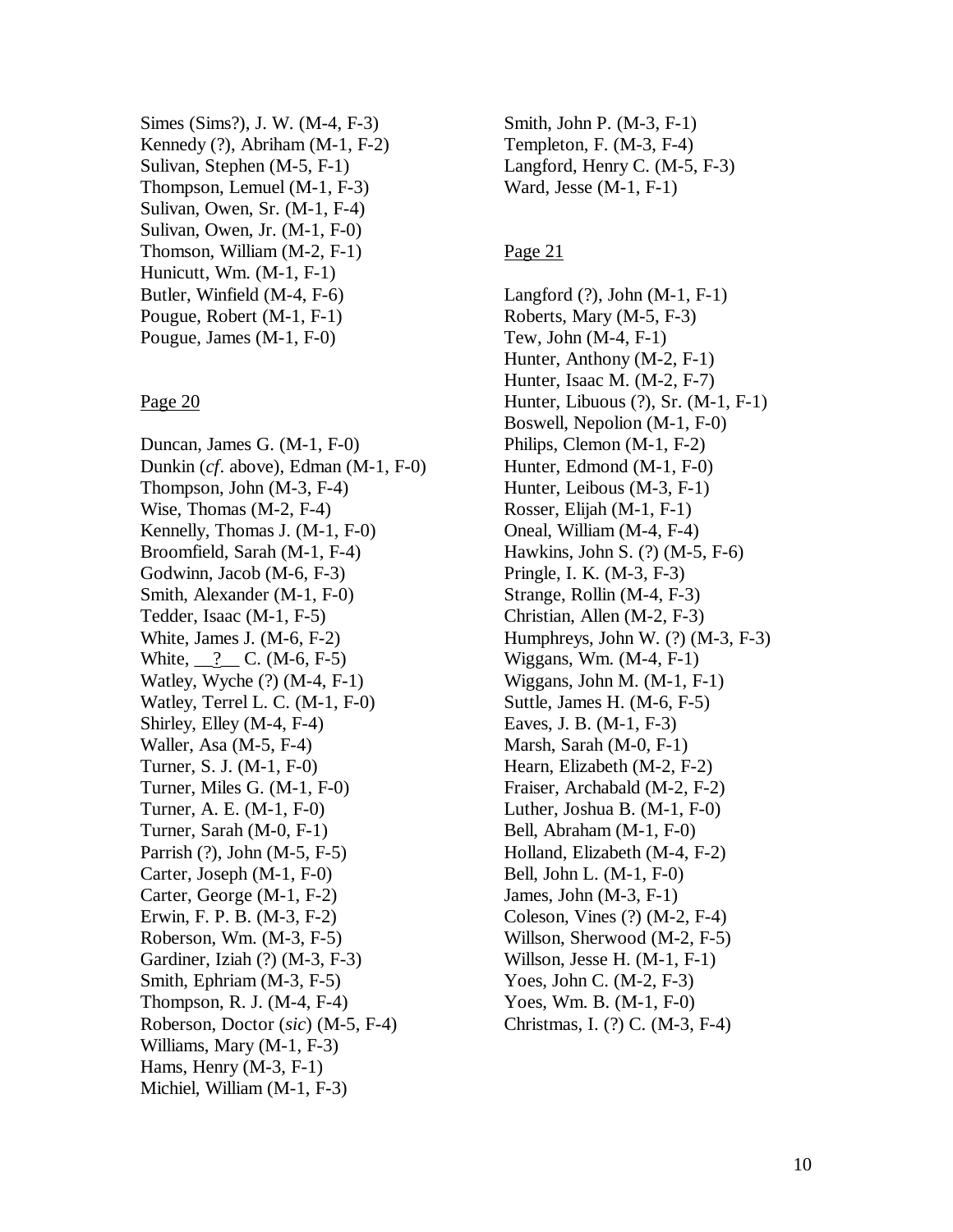Page 22

Henderson, William (M-3, F-3) Pearce, John (M-4, F-3) Bozeman, Peter H. (M-4, F-2) White, T. (?) C. S. (M-1, F-0) White, Wm. V. (M-3, F-4) Pope, Trippe (M-7, F-6) Williams, Bird (M-3, F-1) Bony (?), K. (M-4, F-6) Clinton, George W. (M-2, F-4) Camp, R. H. (M-1, F-1) Brown, L. B. (M-7, F-4) Hunicutt, Levi (M-4, F-3) Killingsworth, J. (M-4, F-4) Dupree, William (M-3, F-3) Hariner (?), James (M-2, F-4) Busby, Spencer (M-1, F-0) Bishup, John G. (M-1, F-0) Ofallan, Andrew (M-2, F-1) Page, Joseph B. (M-2, F-5) Davis, Andrew (M-2, F-1) Anders (?), Davis (M-3, F-2) Page, Abram (M-1, F-0) Kirsh, Allin A. (M-1, F-3) Redus (?), Samuel (M-3, F-3) McQueen, William (M-1, F-1) Embry, Wm. (M-1, F-0) McNeal, Alex. (M-4, F-6) Graham, Archable (M-1, F-0) McLaurin, Neal (M-1, F-3) McLaurin, Hugh (M-1, F-0) Brown, John R. (M-2, F-3) Philips, Sindemla (?) (M-3, F-2) Henneley, Henry (M-2, F-3) Coaker, Philip (M-6, F-7)

#### Page 23

Rodgers, James (M-1, F-0) Rodgers, Hays (M-5, F-4) Rodgers, Lewis (M-1, F-1) Mott, Nathan (M-3, F-3) Walker, Bartlet (M-1, F-0) Walker, Paskal H. (M-2, F-2)

Bozeman, Henderson (M-2, F-5) Wamac, Jesse (M-3, F-2) Mott, L. H. (M-4, F-4) Stringer, William (M-4, F-3) Strebeck, Wm. H. (M-4, F-1) Simes, Francis (M-1, F-2) Hays, W. A. (M-1, F-0) Willison, James (M-3, F-4) Chatham, E. I. (M-2, F-3) Gillcrease, John (M-6, F-4) McMullin, Wm. (M-2, F-3) Gillcrease, Bartley (M-4, F-1) Gillcrease, Thomas (M-1, F-3) Jordan, John (M-4, F-5) Baily, B. H. (M-1, F-0) Stroud, T. J. (M-1, F-0) Alexander, Joseph (M-5, F-6) Barnett, John (M-2, F-1) Alford, James G. (M-2, F-1) Gillaspie, Thomas C. (M-3, F-1) Bailey, John W. (M-1, F-0) Warburton, Jacob (M-3, F-4 {?}) Cary, John (M-2, F-2) Lee, Joseph (M-2, F-2) Deen, N. P. (M-1, F-1) Jordan, Nathan (M-3, F-1) Thompson, John P. (M-4, F-2) Ingram, John R. (M-1, F-0)

# Page 24

Barnes, Richard (M-5, F-1) Pinerger (?), George (M-2, F-5) Trussell, Wm. C. (M-2, F-3) Smith, Charles (M-8, F-1) Wooten, Jesse (M-5, F-5) Spangler, Barnett (M-5, F-5) Trussell, Mathew (M-1, F-1) Clay, Hillery (M-2, F-3) Clay, Obidiah (M-2, F-2) Trussell, John (M-5, F-3) Reid, James (M-5, F-5) Parsons, Joseph (M-1, F-2) Martin, Valentine (M-7, F-3) Martin, Carter (M-3, F-3)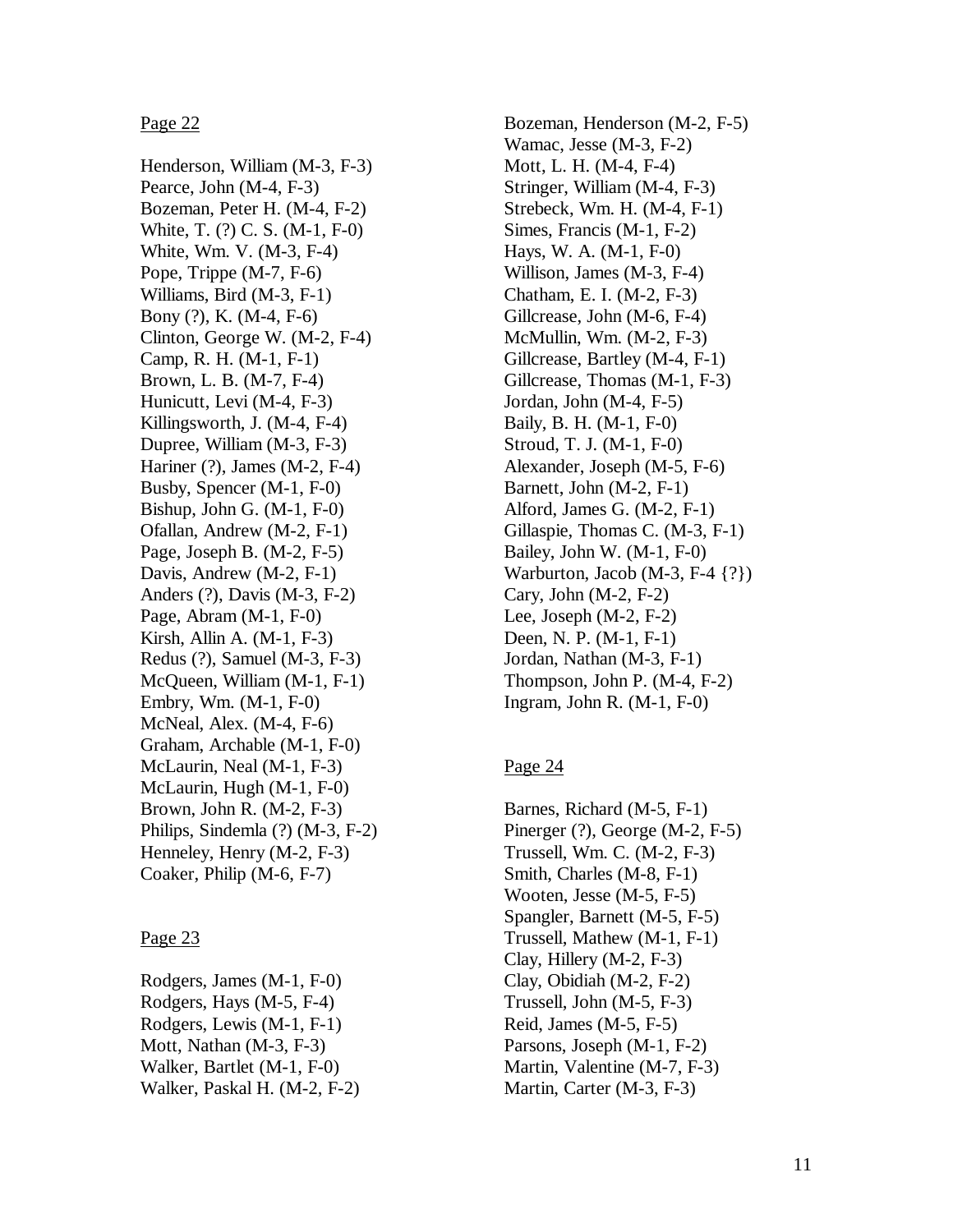Wells, Samuel (M-5, F-5) Stirdivant (?), Allin (M-1, F-0) Wells, Jacob (M-3, F-3) Shepard, Thomas S. (M-2, F-1) Linsy, Jacob  $(M-1, F-1)$ Kirley, Auther (M-1, F-5) Kirley, John (M-1, F-0) Kirley, Joseph (M-1, F-0) Collins, John B. (M-4, F-3) Alford, Julius (Julias?) (M-3, F-6) Cooksy, Tobitha (M-3, F-5) Hatcher, Samuel (M-6, F-5) Alford, Milbry (M-1, F-0) Pery, Lee (M-1, F-0) Alford, Sherwood (M-1, F-0) Stoks, Wm. W. (M-8, F-4) Whitker, John S. (M-1, F-3) Clark, Thomas (M-2, F-1) Pace, Bennet R. (M-1, F-0) Pace, Alsa (M-6, F-8) Hagwood (?), Burwell (M-1, F-2)

#### Page 25

Kuth, William (M-3, F-2) Willson, Thomas (M-1, F-4) Grissett, William (M-8, F-4) Mabry, Waller (M-1, F-4) Mabry, Daniel (M-1, F-4) Mabry, David (?) (M-6, F-4) Mabry, Eli (M-1, F-2) Johnson, John B. (M-7, F-2) Jolley, Joseph (M-1, F-2) Jolley, William (M-5, F-6) Lucky, George W. (M-2, F-5) Windon, Thomas (M-1, F-1) Osborn, Edward (M-2, F-4) Savel, John (M-4, F-3) Calhoun, John (M-6, F-4) Chatham (no first name) (M-5, F-6) Harrison (? seems longer), John (M-2, F- 1) Savel, Willy (M-3, F-1) Osborn, L. B. (M-1, F-1) Carrell, Benj. (M-5, F-5)

Johnson, Benj. (M-4, F-5) Harper, Mary (M-1, F-2) Smith, J. H. (M-1, F-0) Hammons, F. D. (M-4, F-6) Snowden, John (M-3, F-3) Carter, S. M. (M-1, F-2) Snowden, T. V. (M-1, F-0) Curb, John W. (M-2, F-2) Snowden, Wm. J. (M-2, F-2) Wooten, F. (M-1, F-1) Slider, John (M-1, F-0) Wooton, Isarel (Israel?) (M-5, F-4) Woolen (*sic*), Isarel (M-1, F-0) Jolley, Bradley (M-7, F-4) Jolley, Colman (M-1, F-0)

# Page 26

Ross, G. W. (M-2, F-2) Toole, Eli (M-1, F-3) Catlett, Wm. (M-2, F-2) Culpepper, Owen (M-3, F-7) Francis, James (M-1, F-0) Smith, John (M-2, F-3) Williams, John W. (M-2, F-1) Hearn, James F. (M-1, F-0) Pearce, William (M-1, F-0) Clark (no first name) (M-1, F-0) Philips, S. T. (M-1, F-1) Rayner, Thomas (M-2, F-6) Gardiner, John (M-1, F-0) Pearce, John R. (M-1, F-0) Rodgers, A. T. (M-5, F-5) Griffin, Larkin (M-1, F-0) McDonald, Robert (M-1, F-0) McDonald, Alexander (M-1, F-0) McDonald, John (M-3, F-2) James, John (M-4, F-6) House, W. J. (M-5, F-7) Armor, Soloman (M-1, F-0) Baker, Thomas (M-3, F-3) Baker, Esas (M-1, F-3) Dunkley, Geeenberry (?) (M-2, F-2) Price, James M. (M-3, F-3) Parker, William (M-2, F-3)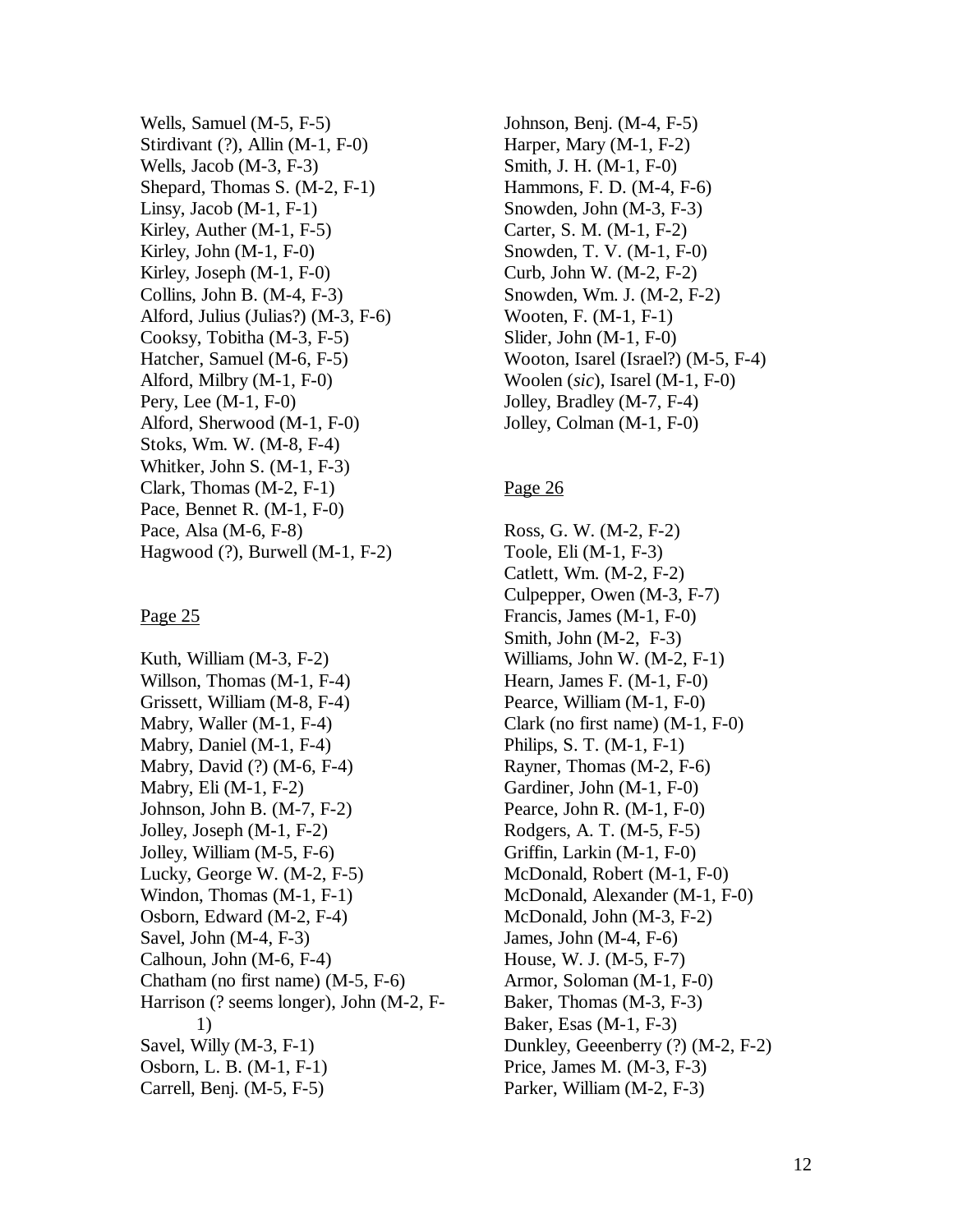Hays, Daniel (M-2, F-2) Harrison, Robert (M-2, F-6) Cobleys, Simon (M-2, F-1) Nicholas, Jacob (M-3, F-1) Buise, Peter K. (M-1, F-0) Carter, William P. (M-1, F-2) May, Jarred (M-1, F-0) Powel, Marki (?) (M-1, F-2)

Page 27

Hodgkins, John W. (M-1, F-0) Yates, James (M-3, F-3) Ray, B. F. (M-2, F-1) White, Moses, D. (M-2, F-6) White, William (M-1, F-1) Philips, A. T. (M-1, F-1) Smith, William (M-5, F-2) Ward, Thomas (M-2, F-5) Baliff, Robert (M-1, F-2) Tucker, Auther (M-4, F-3) Rushing, Charles C. (M-3, F-1) Medor, Bnj. (M-1, F-1) Willson, H. C. (M-2, F-3) Fisher, Souter (?) (M-1, F-4) Parke, Benj. F. (M-2, F-4) Keeton, Austin (M-4, F-4) (Illegible), Jube (?) (M-2, F-0) Newsom, William (M-1, F-1) Parke, L. T. (M-1, F-0) Waits, Jacob (M-1, F-0) Deason, William M. (M-1, F-0) Ward, Moses (M-3, F-0) Williams, John (M-1, F-0) Waits, William (M-1, F-1) Hancock, Wm. M. (M-1, F-0) Bains, L. B. (M-3, F-4) Daniel, Wm. (M-1, F-0) Rainy, Wm. V. (M-1, F-0) Hendricks, James S. (M-1, F-5) Hambrick, Burell (M-1, F-2) Ray, James (M-3, F-3) Davidson, Hugh (M-3, F-3) Hamrick, Thomas (M-2, F-2) Swetian (?), Simon (M-1, F-0)

Swetian (?), Simeon (M-1, F-0) Simes (Sims?), William (M-3, F-3)

#### Page 28

Torrans, John R. (M-4, F-4) Messer, Hamrick (M-2, F-2) Biship, Thomas C. (M-1, F-3) Sellers, John (M-2, F-1) Sanders, Cullin (M-4, F-1) Sanders, Thomas (M-1, F-1) Rodgers, Elizabeth (M-2, F-4) Brown, Richard (M-1, F-0) Brown, Shelton J. (M-1, F-0) Ratliff, James S., Sr. (M-4, F-6) Ratliff, G. A. (M-1, F-1) Ratliff, L. W. (M-1, F-0) Coalman, John B. (M-2, F-1) Coats, Sion (M-3, F-2) Willkson, Allen (M-3, F-6) Partin, P. H. (M-1, F-1) Partin, C. P. (M-1, F-0) Hightower, Charnal (M-1, F-0) Hightower, John B. (M-1, F-0) Johnson, E. F. (M-2, F-4) Tinnon, John  $(M-1, F-6)$ Crail, J. D. (M-2, F-2) Baliff, John (M-4, F-2) Brown, Wm. M. (M-1, F-2) Wright, Richard M. (M-4, F-1) Clayton, William A. (M-1, F-2) Kitrell, Nathaniel (M-4, F-3) Clayton, Charles G. (M-7, F-3) Sikes, James (M-2, F-2) Yates, G. W. (M-1, F-0) Rodgers, Hugh T. (M-1, F-2) Rodgers, Benj. (M-6, F-1) Brown, James W. (M-3, F-1) Flack, H. C. (M-3, F-3) Hawkins, Edman (M-1, F-0)

# Page 29

Leman, Nathan (M-1, F-0)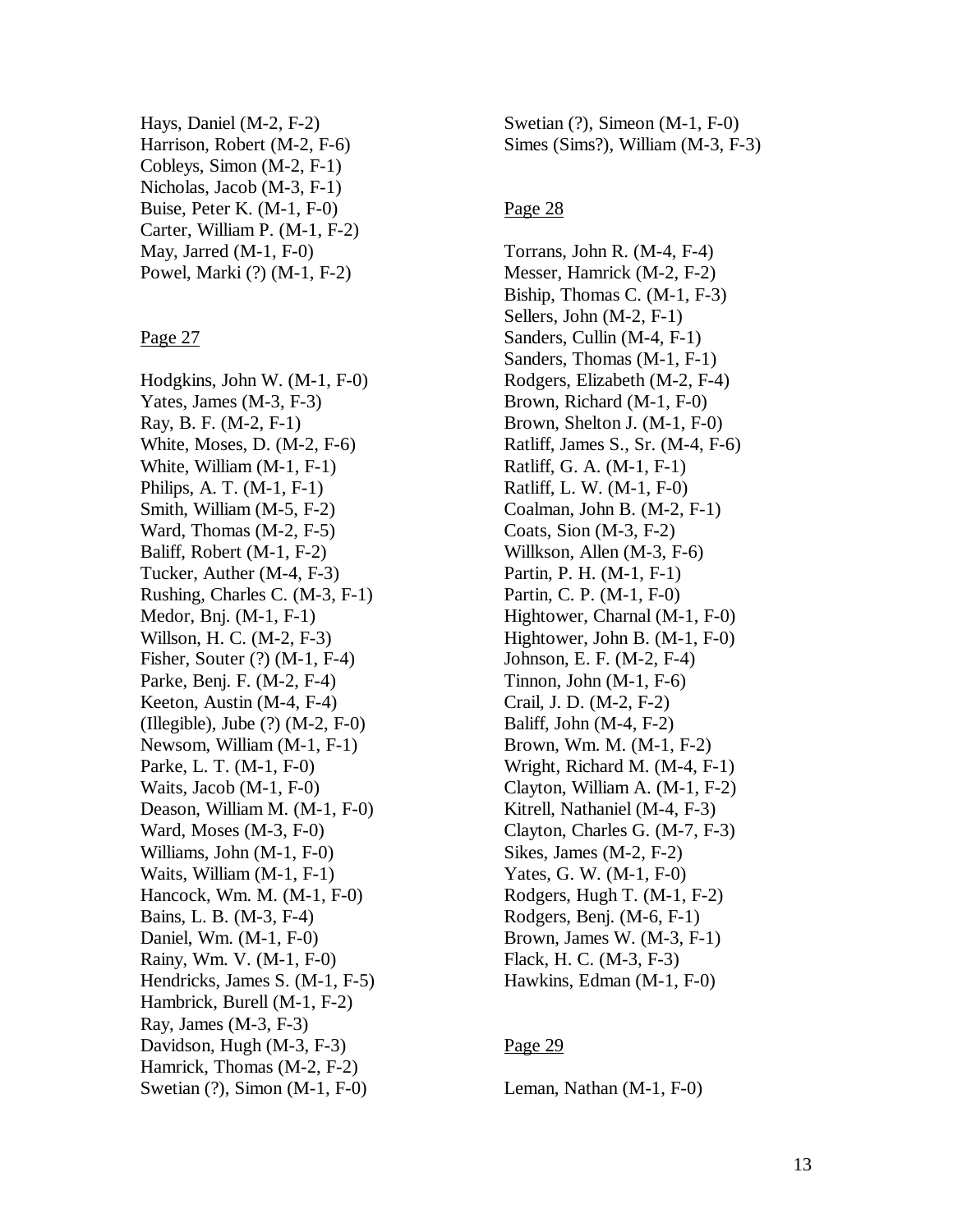Deen, Edmond (M-1, F-2) Coaker, Paton (M-7, F-5) Coaker, James (Jarred?) (M-3, F-3) Knight, William (M-5, F-1) Pringle, Samuel (M-2, F-3) Pringle, Abrian (M-1m F-1) Bruister, James W. (M-1, F-1) Smith, John B. (M-1, F-1) Rhode, William (M-2, F-2) McMullin, Alexander (M-3, F-1) Thompson, John (M-5, F-1) Wetherford, Richard (M-2, F-4) Thomas, James (M-3, F-2) Arrons, Jane (M-1, F-1) Bishop, John (M-4, F-4) Brown, Auther (M-6, F-3) Tinon, A. (M-1, F-1) English, John (M-3, F-7) Dobbs, W. C. (M-2, F-1) Dobbs, J. H. (M-1, F-0) Cathy, William (M-1, F-1) Eland, O. G.(?) (M-3, F-2) Moore, L. B. (M-4, F-2) Parker, John W. (M-1, F-2) Smith, John \_?\_ (M-1, F-1) Ragland, John B. (M-2, F-1) Simeon, Samuel (M-1, F-0) Tayler, Thomas A. (M-6, F-4) Richards, W. J. (M-2, F-3) Hightower, Thomas (M-2, F-2) Norris, James H. (M-2, F-3) Crocker, Madson S. (M-3, F-5) Daniel, Ezikel (M-4, F-2) Biship, James (M-1, F-0)

#### Page 30

Hawkins, John (M-1, F-2) Cartwright, M. N. (M-4, F-4) Thomas, William (M-2, F-3) Buchee, John, Jr. (M-1, F-1) Johnson, Lewis (M-1, F-0) McCann, James (M-3, F-2) Parker, Asa (M-1, F-1)

Parker, Soloman (M-2, F-1) Johnson, Auther E. (M-1, F-1) Hill, James P. (M-2, F-3) Lackey, Isaac (M-2, F-2) Blanks, John H. (M-1, F-1) Vaughn, Pinkney (M-9, F-4) Coats, Wm. (M-2, F-1) Marrow, John (M-2, F-2) Durr (?), E. A. (M-3, F-1) McKaskill, Anguist (?) (M-1, F-0) Odem, Randle (M-7, F-2) Crane, Lewis (M-2, F-3) Kitrell, Henry M. (M-1, F-0) Kitrell, F. (M-1, F-0) Randle, Fredrick (M-5, F-3) Culbreath, Andrew (M-1, F-0) Culbreath, John (M-2, F-2) Culbreath, Nevin (M-1, F-7) Brown, Wiliam (M-4, F-4) Odem, Simeon (M-4, F-1) Hall, William (M-3, F-5) Smithwick, J. P. (M-3, F-5) Smithwick, Edmond (M-1, F-0) Humphreys, James (M-5, F-4) Pistol, Wm. C. (M-5, F-2) Green, Jesse (M-2, F-5) Paton, J. F. (M-2, F-4) Gains, W. M. (M-1, F-0)

# Page 31

Rawson, Charles (M-2, F-3) Williams, Joel (M-6, F-1) Bush, Shepard (M-5, F-2) Long, John (M-1, F-0) Newton, Wm. (M-4, F-4) Clark, Samuel (M-2, F-3) Clark, William (M-2, F-1) Brown, Randolph (M-1, F-6) Brown, John (M-2, F-2) Pigford, W. W. (M-1, F-3) Pigford, Wright (M-4, F-2) Burkhalter, Elias (M-2, F-4) Burkhalter, N. (W?) J. (M-1, F-0) Burkhalter, T. W. (M-1, F-0)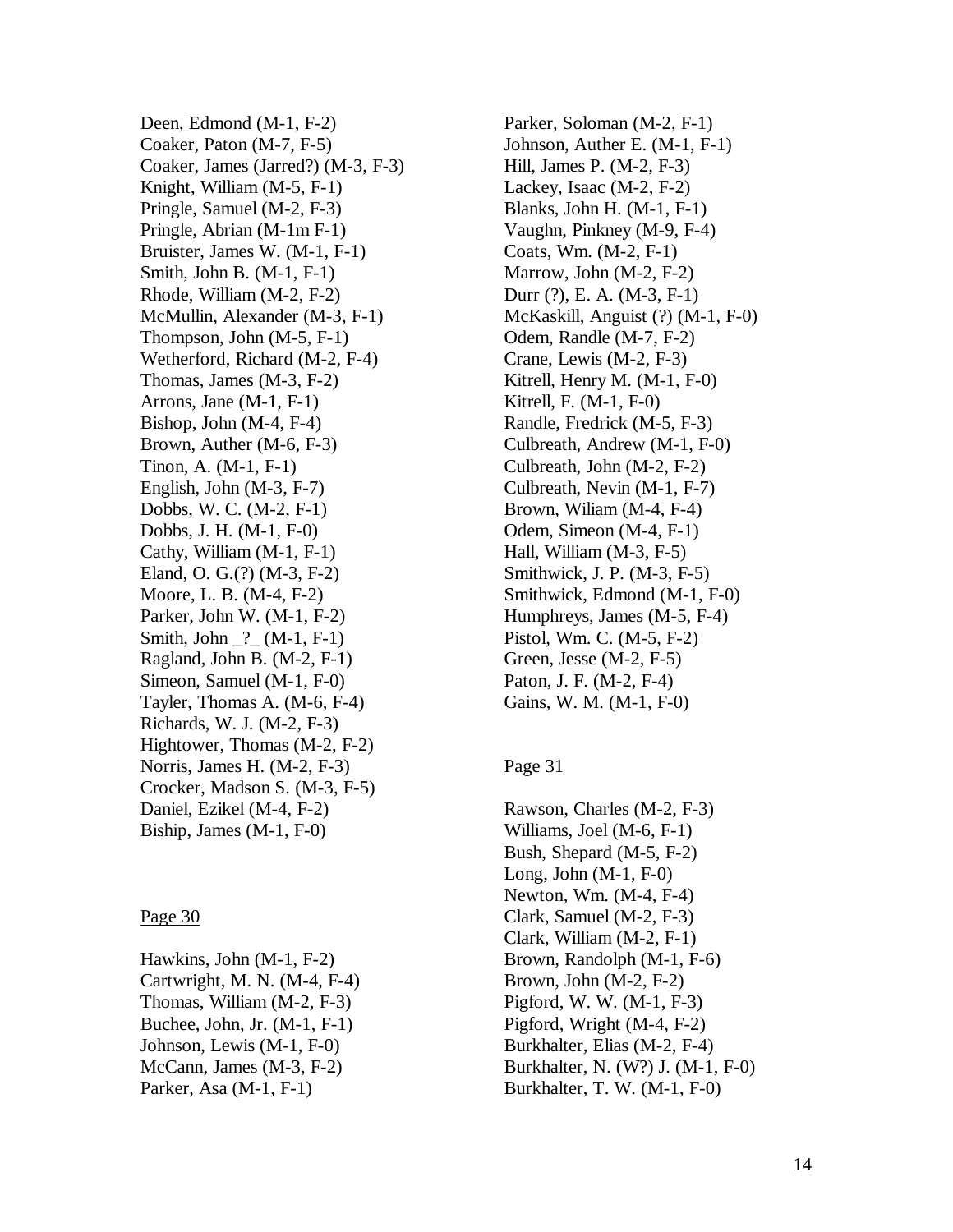Davidson, Hugh (M-3, F-5) Payton (?), Elizabeth (M-0, F-1) Pigford, Timothy (?) (M-1, F-0) Finley, Joseph (M-4, F-4) Bony, Penelope (M-0, F-1) Person, Wincock (?) (M-1, F-0) Ross, B. F. (M-3, F-2) Curry, J. W. (M-5, F-5) Jones, Martha (M-1, F-1) Jones, Wm. (M-3, F-0) Allin, F. F. (M-3, F-1) Allin, Wm. (M-4, F-4) White, Davis (M-1, F-1) Walker, John (M-3, F-1) Wilkin, Joel (M-1, F-1) White, James (M-1, F-2) Sage, Edwin (M-2, F-1) Joiner, Jordan (M-1, F-1) Robinson, John X. (?) (M-1, F-4) Ewing, A. D. (M-4, F-2) Thompson, John (M-3, F-4)

Pringle (?), Thomas (M-2, F-2) Blanks (?), Denny (?) (M-2, F-2) Both names illegible (M-5, F-4) Illegible,  $M$ ? (M-3, F-1) Both names illegible (M-3, F-4) Both names illegible (M-1?, F-0) Both names illegible (M-3, F-7) Both names illegible (M-4, F-3) Canterbury, Isaac (M-8, F-5) Hightower, Andrew (M-1, F-2) Thrasher, David (M-5, F-3) Hinton, J. K.(?) (M-3, F-4) Snowden, Wm. R. (M-2, F-0) Price, William G. (M-3, F-3)

#### **5,242, total number of white inhabitants.**

#### Page 32

Chandler, M. (M-2, F-3) Chandler, M. J. (M-1, F-2) Collins, Robert (M-2, F-4) Flanagan, F. (M-4, F-4) Seal, C. M. (M-2, F-3) Bony, F. (M-1, F-5) Shannon, J. M. (M-4, F-5) Jarman (Godman?), Simpson (M-6, F-4) Spinks, Afford (?) (M-2, F-1) Crocker, Samuel (M-5, F-3) ?-abb, Samuel G. (M-1, F-0) Kirksy, J. M. C. (M-5, F-2) McLeroy, Drusila (M-2, F-2) Hammons, Jobe (?) (M-2, F-4) Thomson, E. I. (J?) (M-1, F-2) Hays, Elias (M-3, F-5) Johnson, W. W. (M-1, F-0) Davis (?), Christopher (M-3, F-4) Davis, C. J. (M-3, F-5) Davis, I. (J?) D. (M-1, F-0)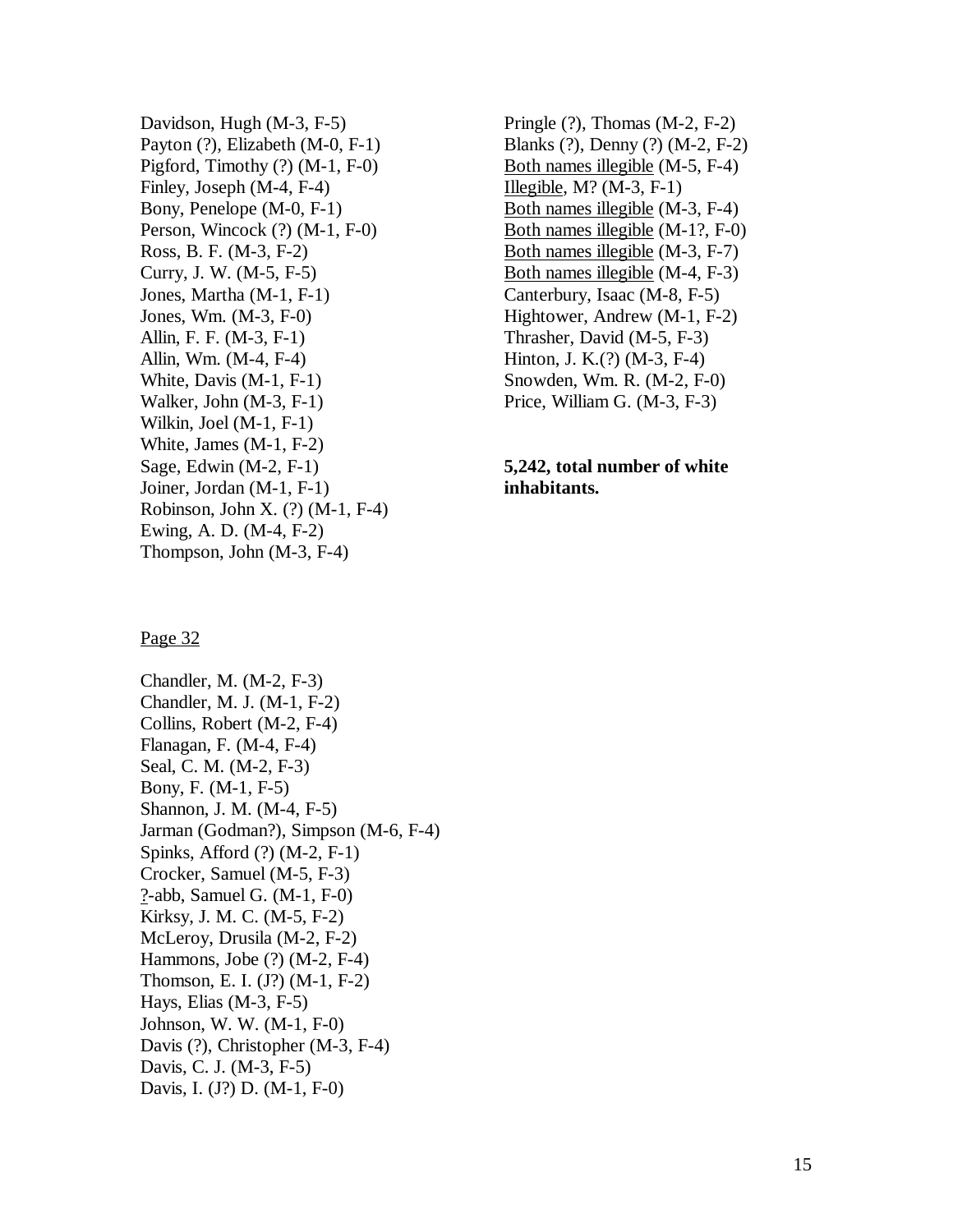# **INDEX—page numbers refer to those in original document.**

Agnew, James—p. 8. Agnew, James J.—p. 11. Agnew, John—p. 2. Agnew, Martha—p. 2. Akin, Robert—p. 17. Akins, Isaac N.—p. 14. Alexander, Henry—p. 15. Alexander, Isaac—p. 1. Alexander, Joel—p. 1. Alexander, John—p. 15. Alexander, Joseph—p. 23. Alexander, Mathew—p. 1. Alexander, Thomas—p. 1. Alexander, William—p. 1. Alford, James G.—p. 23. Alford, Julius (Julias?)—p. 24. Alford, Milbry—p. 24. Alford, Owen—p. 9. Alford, Sherwood—p. 24. Allen, John—p. 12. Allin, F. F.—p. 31. Allin, Samuel—p. 17. Allin, Wm.—p. 31. Alston, Thomas P.—p. 15. Anders (?), Davis—p. 22. Anders, Joseph—p. 10. Anderson, George—p. 17. Anderson, James M.—p. 9. Anderson, James Y.—p. 10. Anderson, John—p. 10. Anderson, Wm. J.—p. 14. Anderson, William T.—p. 15. Arant, William—p. 9. Armor, Soloman—p. 26. Arrington, James H.—p. 6. Arrons, Jane—p. 29.

Bailey, John W.—p. 23. Baily, B. H.—p. 23.

Bains, L. B.—p. 27. Baker, Esas—p. 26. Baker, Thomas—p. 26. Bales (?), John M.—p. 16. Baliff, John—p. 28. Baliff, Robert—p. 27. Ball, Calvin—p. 1. Ball, Johnson—p. 1. Bankston, Levy—p. 14. Bankston, W. L.—p. 14. Barefield, Ervin—p. 3. Barnes, Richard—p. 24. Barnes, Thomas—p. 2. Barnett, John—p. 23. Bartin, Levi—p. 10. Bartin, Maslin—p. 10. Bates, G. W.—p. 19. Battle, James R.—p. 6. Battle, John—p. 6. Bell, Abraham—p. 21. Bell, John L.—p. 21. Bell, William H.—p. 12. Berry (?), Hugh—p. 12. Bilbo, James H.—p. 3. Bilbo, Wm. P.—p. 16. Binum, James—p. 10. Binum, Jesse—p. 10. Binum, William—p. 10. Bird, Joseph—p. 12. Biship, James—p. 29. Biship, Thomas C.—p. 28. Bishop, John—p. 29. Bishup, John G.—p. 22. Bizoon, Samuel—p. 4. Blackman, John—p. 4. Blackwell, Charles—p. 4. Blackwell, Wesley—p. 4. Blanks (?), Denny (?)—p. 32. Blanks, John H.—p. 30. Bluminback, M.—p. 2. Bobbit, Turner—p. 10. Bony, F.—p. 32. Bony (?), K.—p. 22. Bony, Penelope—p. 31. Boswell, Nepolion—p. 21. Bourdoux, Thomas D.—p. 15.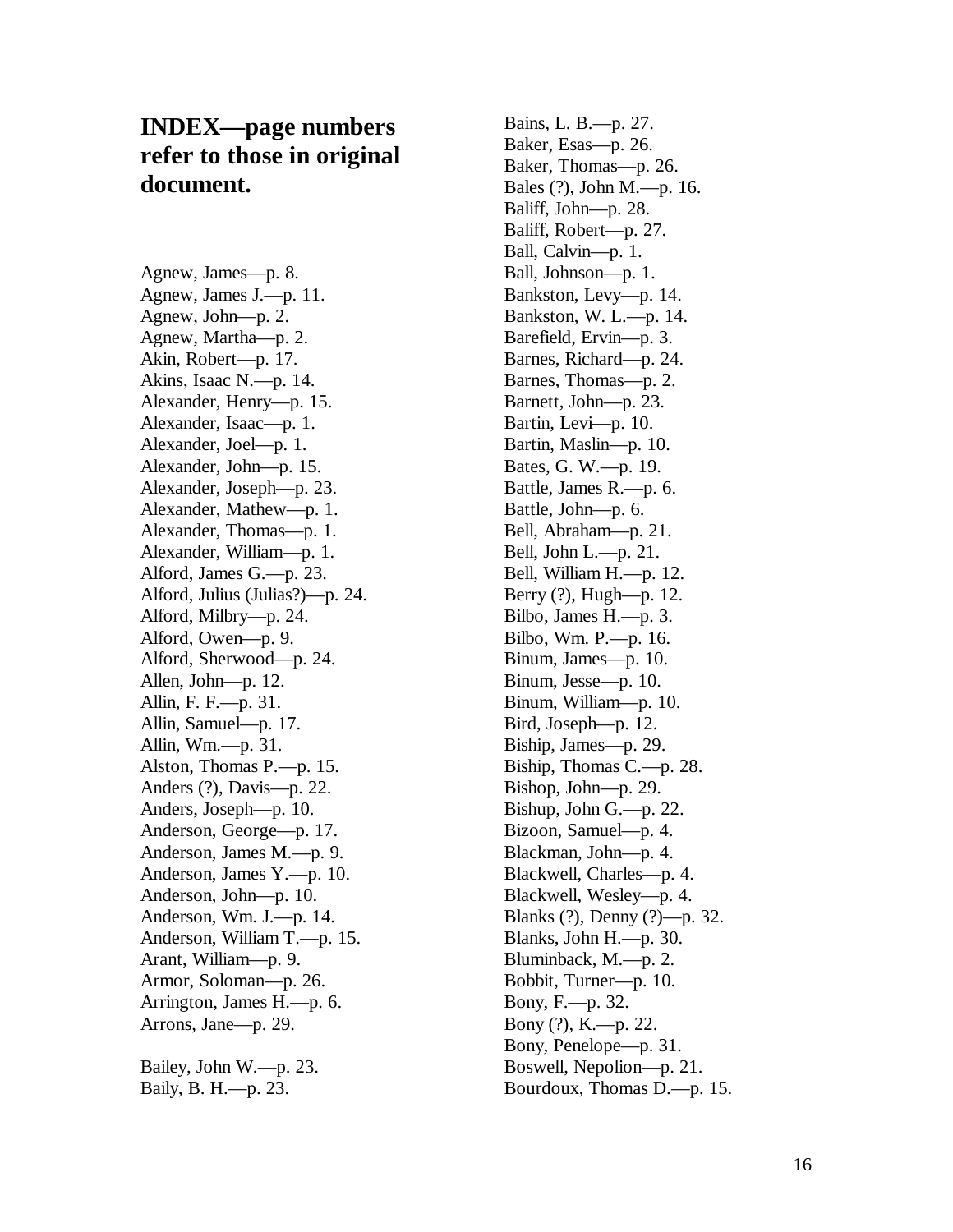Boutwell, Sariah (?)—p. 14. Boyed, L. M.—p. 18. Bozeman, Henderson—p. 23. Bozeman, James H.—p. 3. Bozeman, Peter H.—p. 22. Bradly, Robert—p. 7. Brannin (?), Henry—two of this name, both on p. 7. Brannin (?), R. R.—p. 7. Branning, Wm.—p. 5. Brewer, John—p. 10. Broomfield, Sarah—p. 20. Brooner, O. F.—p. 7. Brown, A.—p. 5. Brown, Auther—p. 29. Brown, Daniel—p. 8. Brown, David M.—p. 8. Brown, George—p. 6. Brown, Henry—p. 12. Brown, James—two with this name, one on p. 1, the other on p. 9. Brown, James W.—p. 28. Brown, John—two with this name, one on p. 6, the other on p. 31. Brown, John R.—p. 22. Brown, L. B.—p. 22. Brown, Randolph—p. 31. Brown, Richard—p. 28. Brown, Richard B.—p. 15. Brown, Robert—p. 18. Brown, Shelton J.—p. 28. Brown, Thomas—p. 15. Brown, William—five with this name: two on p. 8, perhaps senior and junior; one on p. 15; one on p. 19; and one on p. 30. Brown, William M.—p. 28. Brownson, H. P.—p. 14. Bruister, C. C.—p. 13. Bruister, James W.—p. 29. Bruner (?), C. L.—p. 11. Buchee, Christopher—p. 18. Buchee, John—p. 13. Buchee, John, Jr.—p. 30. Buckston, Sarah—p. 16. Buise, Peter K.—p. 26.

Bullan, Alexander—p. 10. Bunyard, Isaac R.—p. 14. Bunyard, James M.—p. 14. Bunyard, Wm. M.—p. 14. Burkhalter, Elias—p. 31. Burkhalter, N. (W?) J.—p. 31. Burkhalter, T. W.—p. 31. Burns, Michael—p. 2. Burns (?), R. N.—p. 2. Burwell, A. L.—p. 1. Busby, Spencer—p. 22. Busby, William—p. 4. Bush, Shepard—p. 31. Butler, Aaron—p. 14. Butler, John—p. 14. Butler, Washington—p. 14. Butler, William—p. 14. Butler, Winfield—p. 19. Calhoun, John—two with this name, one on p. 7, the other on p. 25. Cambell, B. D.—p. 3. Cameron, Daniel—p. 5. Cameron, Peter—p. 18. Camp, R. H.—p. 22. Canterbury, Isaac—p. 32. Carmack (no first name)—p. 5. Carpenter, Benj.—p. 7. Carraway, Fedrick—p. 3. Carrel, Alford E.—p. 10. Carrell, Benj.—p. 25. Carter, E. L.—p. 14. Carter, George—two with this name, one on p. 19, the other on p. 20. Carter, John—p. 19. Carter, Joseph—p. 20. Carter, Lewis—p. 10. Carter, S. M.—p. 25. Carter, Sarah—p. 10. Carter, William—p. 19. Carter, Wm. J.—p. 14. Carter, William P.—p. 26. Cartwright, M. N.—p. 30. Cary, A. Y.—p. 10. Cary, John—p. 23. Cathy, William—p. 29.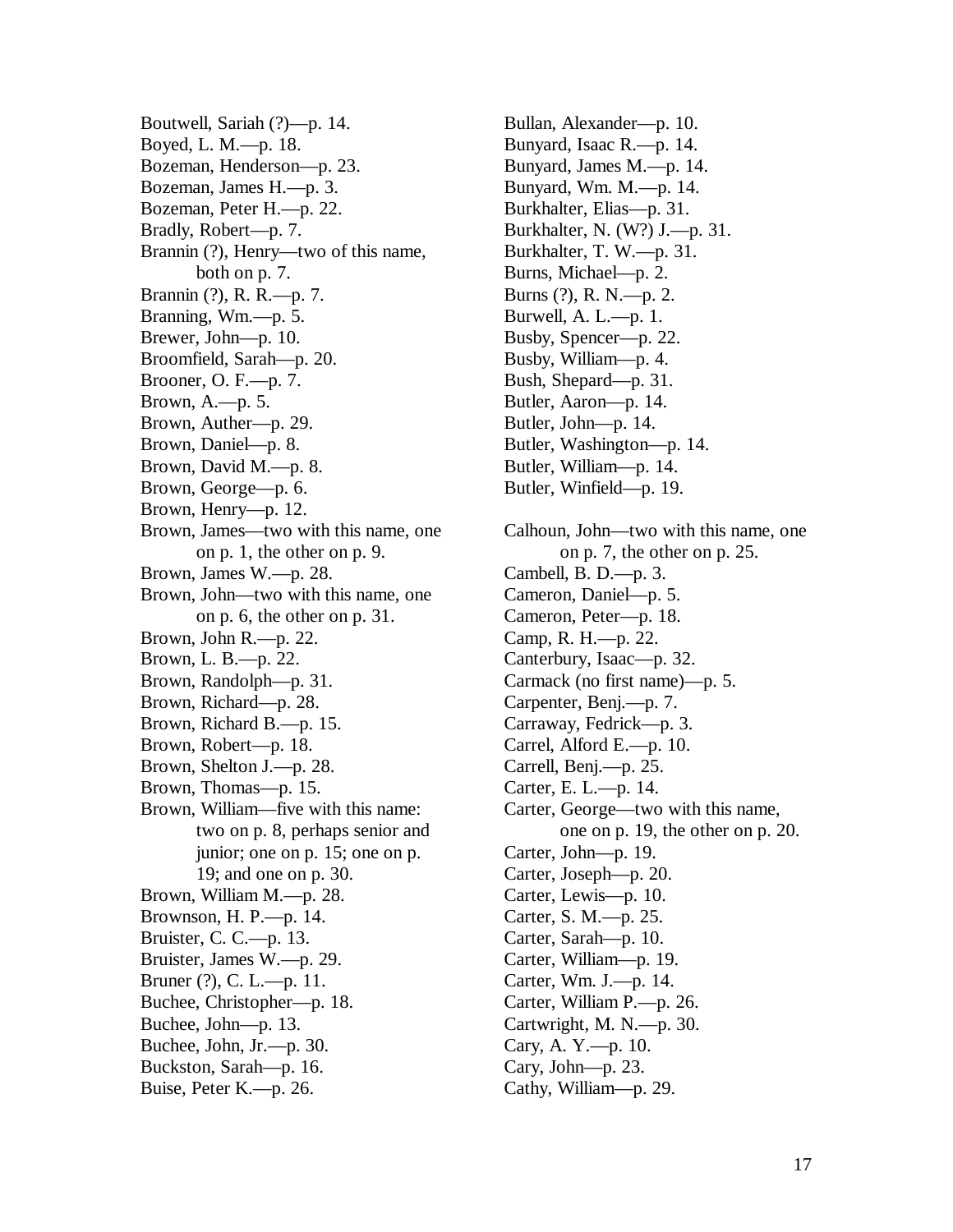Catlett, Wm.—p. 26. Cats (? Coats?), James R.—p. 10. Chadick, Asa—p. 9. Chambless (no first name)—p. 9. Chambless, Henry—p. 9. Chandler, M.—p. 32. Chandler, M. J.—p. 32. Chandler, William—p. 1. Chatham (no first name)—p. 25. Chatham, E. I.—p. 23. Chester, John F.—p. 3. Christian, Allen—p. 21. Christmas, I. (?), C.—p. 21. Clanton, Lewis—p. 16. Clark (no first name)—p. 26. Clark, Henry—p. 13. Clark, John—p. 14. Clark, Samuel—two with this name, one on p. 5, the other on p. 31. Clark, Thomas—two with this name, one on p. 14, the other on p. 24. Clark, William—three with this name, one on p. 5, another on p. 14, and the third on p. 31. Clark, Wm., Sr.—p. 13. Clay, Alva (?)—p. 17. Clay, Hillery—p. 24. Clay, Obidiah—p. 24. Clay, Samuel—p. 17. Clay, Stephen W.—p. 17. Clay, Thomas—p. 17. Clay, W. W.—p. 17. Clayton, Charles G.—p. 28. Clayton, John W.—p. 13. Clayton, William A.—p. 28. Clinton, George W.—p. 22. Clinton, Wm. B.—p. 16. Coaker, James (Jarred?)—p. 29. Coaker, John—p. 14. Coaker, Paton—p. 29. Coaker, Philip—p. 22. Coalman, John B.—p. 28. Coats, James E.—p. 10. Coats, John—p. 8. Coats, Moses B.—p. 8. Coats, Sion—p. 28.

Coats, Wm.—two with this name, one on p. 8, the other on p. 30. Cobleys, Simon—p. 26. Cochran, Samuel—p. 7. Coleson, Vines (?)—p. 21. Colier (?), B. F.—p. 5. Collins, John B.—p. 24. Collins, Robert—p. 32. Collum, Willkie—p. 8. Cook, James—p. 5. Cooksy, Tobitha—p. 24. Cooper, Wm. B.—p. 5. Corsby (?), Aaron—p. 8. Cosby, Richard—p. 9. Cotingham, William—p. 10. Crail, J. D.—p. 28. Crane, Charles—p. 8. Crane, John—p. 8. Crane, Lewis—p. 30. Crawley, James T.—p. 17. Creel, Burtin—p. 4. Creel, Harrison—p. 1. Creel, Thomas—p. 4. Creel, Thomas—p. 11. Creel (Crull?), Thomas—p. 1. Creel, Wesley—p. 1. Crocker, Clark—p. 2. Crocker, James—p. 2. Crocker, Madson S.—p. 29. Crocker, Samuel—p. 32. Culbreath, Andrew—p. 30. Culbreath, John—p. 30. Culbreath, Nevin—p. 30. Culpepper, Henry—p. 19. Culpepper, Owen—p. 26. Culpepper, Simon—p. 13. Curb, John W.—p. 25. Curry, J. W.—p. 31. Dale, James—p. 12. Dale, Joseph P.—p. 6. Daniel, Ezikel—p. 29. Daniel (?), Lewis—p. 8. Daniel, William—p. 27.

Daniels, James—p. 6. Daniels, William—p. 6.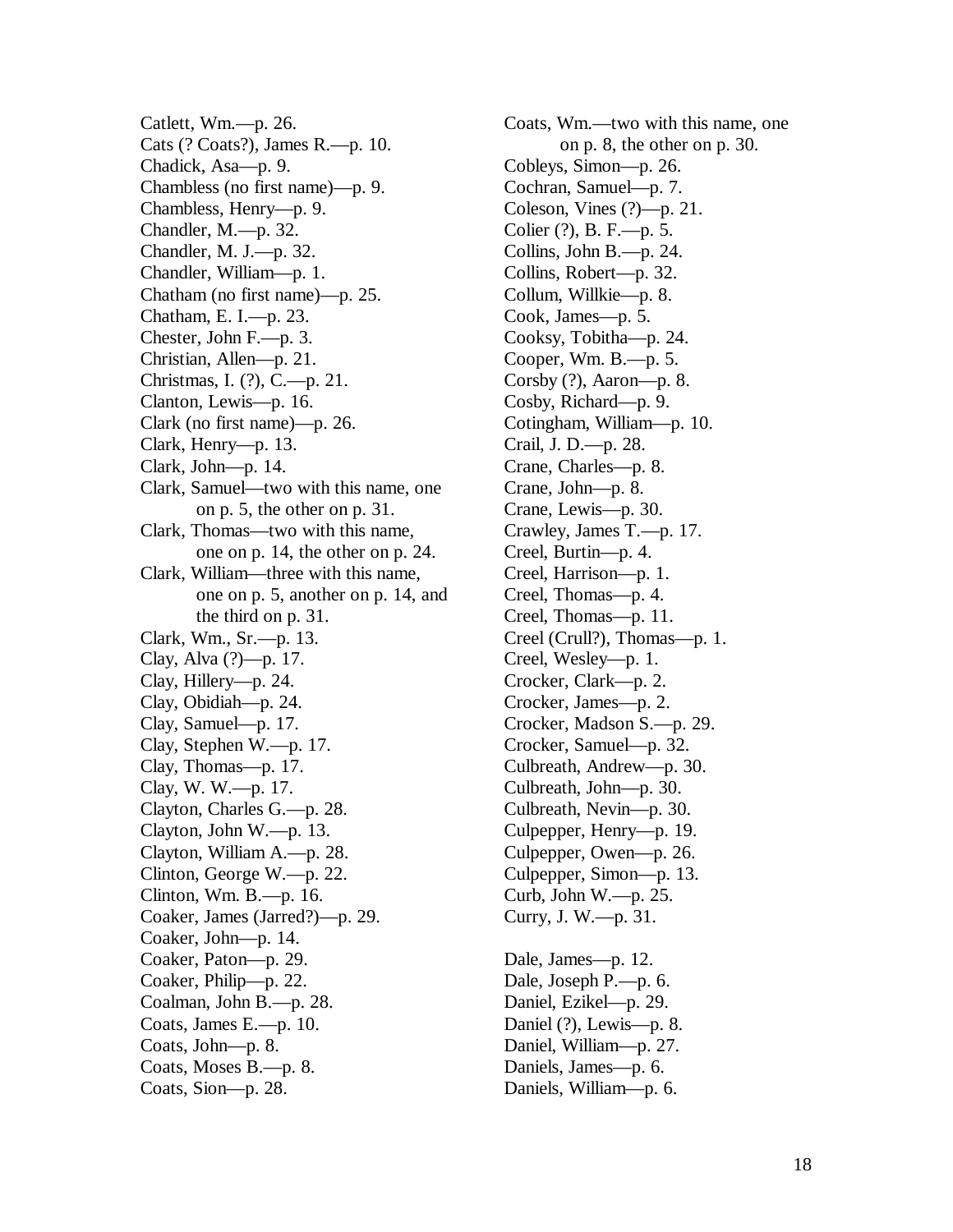Davidson, Hugh—two with this name, one on p. 27, the other on p. 31. Davidson, Rubin—p. 18. Davis, Andrew—p. 22. Davis, C. J.—p. 32. Davis (?), Christopher—p. 32. Davis, I. (J?) D.—p. 32. Davis, John E.—p. 8. Davis, William—p. 6. Dawkins, George—p. 7. Dawkins, Minor—p. 8. Dear, Darling—p. 9. Deason, William M.—p. 27. Deen, Edmond—p. 29. Deen, Henry H.—p. 7. Deen, Hillery—p. 4. Deen, Jeremiah (?)—p. 7. Deen, N. P.—p. 23. Deerman, James—p. 4. Deerman, Ruben—p. 1. Deerman, Sarah—p. 1. Deerman, Thomas—p. 1. Deerman, William—p. 4. Deerman, William (?)—p. 7. Deerman, Wily—p. 7. Delk, David—p. 17. Delk, Vincent—p. 17. Dennis, Wm. N.—p. 17. Dewitt, Mary—p. 2. Dickson, James F.—p. 2. Dobbs, H.—p. 4. Dobbs, J. H.—p. 29. Dobbs, W. C.—p. 29. Dove, Daniel—p. 15. Dove, Godfrey—p. 15. Dove, John—p. 16. Dozer (?), E. M.—p. 16. Drew, James—p. 11. Dubose, Wade H.—p. 7. Dubose, William—p. 7. Duncan, James—p. 20. Dunkin, Edman—p. 20. Dunkley, Greenberry—p. 26. Dupree, William—p. 22. Durr (?), E. A.—p. 30.

Eakens, William—p. 15. Eastes, Andrew—p. 19. Eastes, Joseph—p. 19. Eatherage, Solomon—p. 8. Eaves, Harmon—p. 19. Eaves, J. B.—p. 21. Eaves, John H.—p. 3. Edwards, Elijah—p. 3. Edwards, I. Z. (?)—p. 13. Eland, O. G. (?)—p. 29. Ellis, W.—p. 16. Elmore, Richard—p. 4. Elmore, Samuel—p. 4. Embry, John M.—p. 1. Embry, Wm.—p. 22. English, John—p. 29. Ervin, R. P.—p. 15. Erwin, F. P. B.—p. 20. Etherage, Lewis—p. 10. Eubanks, Adam—p. 6. Eubanks, Isaac—p. 3. Evans, Elizabeth—p. 4. Evans, Howel—p. 4. Evans, John—p. 4. Evans, Sylvanus—p. 11. Evans, T. B.—p. 2. Evans, Vincent—p. 1 Everitt, Jackson—p. 9. Everitt, Samuel—p. 9. Everitt, Thomas—p. 9. Ewing, A. D.—p. 31. Eyell, Benjamin—p. 17. Fairchild, Jack—p. 6. Fairchild, Loftin—p. 6. Fairchild, Nathan—p. 6. Fairchild, Robert—p. 6. Farris (see: Phares—p. 12). Field, S. G.—p. 16. Finley, H. M.—p. 12. Finley, James—p. 18. Finley, Joseph—p. 31. Finley, Robert S. (?)—p. 18. Finley, T. B.—p. 18. Fisher, Souter—p. 27. Fisher, Wm. T.—p. 11.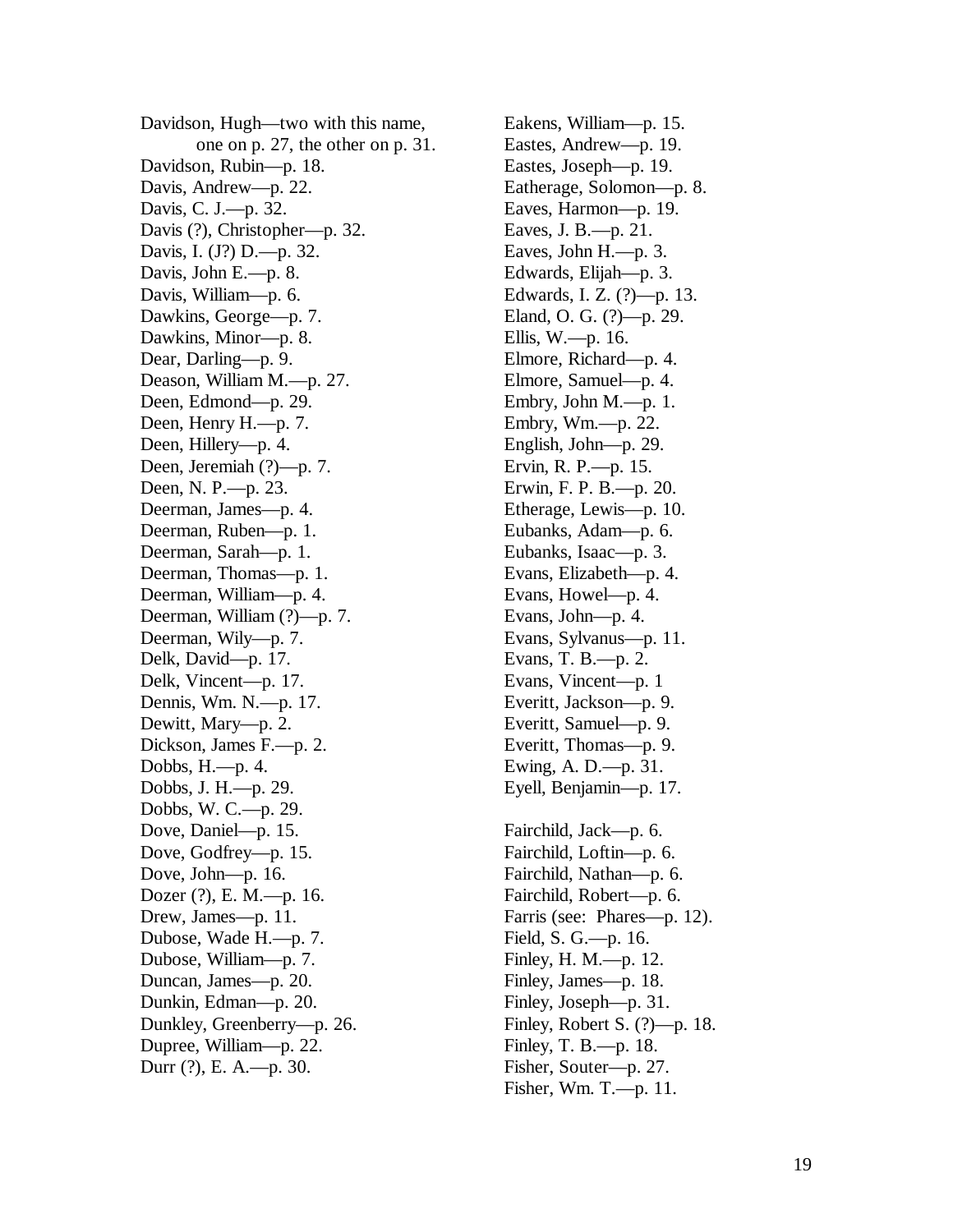Flack, H. C.—p. 28. Flanagan, F.—p. 32. Forbes, Henry—p. 18. Fountain, R. A.—p. 6. Fraiser, Archabald—p. 21. Francis, James—p. 26. Fredrick, Simeon—p. 17. Freeman, Archable—p. 5. Fridy, Frederick—p. 1. Furlow, James M.—p. 5. Furlow, M. H.—p. 8. Furlow, Wm. K.—p. 7. Gains, W. M.—p. 30. Galaspie, A. W.—p. 2. Gardiner, John—p. 26. Gardiner, Iziah (?)—p. 20. Gavin, Haly—p. 17. Gavin, Samuel—p. 17. Gay, Arthur (?)—p. 10. Gentry (?), Elly (?)—p. 12. Gentry (?), John H.—p. 6. Gentry, Reason—p. 9. George, Joseph L.—p. 9. Giger, Cornealous—p. 4. Gilcrease, Bartley—p. 23. Gilcrease, John—p. 23. Gilcrease, Thomas—p. 23. Gill, Balers—p. 14. Gillaspie, Thomas C.—p. 23. Gillmore, Mary—p. 14. Godwinn, Jacob—p. 20. Goldsticker, A.—p. 2. Goodwynn, M. (?) S.—p. 17. Gorman (?), G. W.—p. 4. Graham, Archable—p. 22. Graham, Benjamin—p. 10. Green, Elinder—p. 16. Green, Jesse—p. 30. Grice  $(?)$ , Thomas—p. 9. Griffin, Larkin—p. 26. Griffin, Soloman—p. 12. Griffith, Calvin—p. 12. Griffith, Jacob—p. 12. Griffith, Joseph—p. 12. Grissett, William—p. 25.

Grissum, James—p. 17. Grissum, William—p. 17. Hagwood (?), Burwell—p. 24. Hagwood, John—p. 13. Haily, Thomas—p. 9. Haily, William—p. 9. Hall, Anna—p. 12. Hall, W. W.—p. 19. Hall, William—p. 12. Hall, William—two with this name, one on p. 13, and the other on p. 30. Hamill, John S.—p. 15. Hammons, F. D.—p. 25. Hammons, Jobe (?)—p. 32. Hambrick, Burell—p. 27. Hamrick, John—p. 8. Hamrick, Mary—p. 8. Hamrick, Thomas—two with this name, one on p. 8, the other on p. 27. Hamrick, William—p. 8. Hams, Henry—p. 20. Hancock, Wm. M.—p. 27. Harden, James—p. 5. Hariner (?), James—p. 22. Harper, Mary—p. 25. Harper, R. B. G.—p. 6. Harrington, William—p. 9. Harrison (?), John—p. 25. Harrison, R. M.—p. 12. Harrison, Robert—p. 26. Harrison, Wm. H.—p. 16. Harry  $(?)$ , B.—p. 8. Harten, Joseph—p. 17. Harvy (?), J. T.—p. 7. Hatcher, Samuel—p. 24. Hawkins, Edman—p. 28. Hawkins, Jephry—p. 11. Hawkins, John—p. 30. Hawkins, John S. (?)—p. 21. Hays, Daniel—p. 26. Hays, Elias—p. 32. Hays, W. A.—p. 23. Haywood, James—p. 16. Heard, Jesse H.—p. 5. Hearn, Elizabeth—p. 21.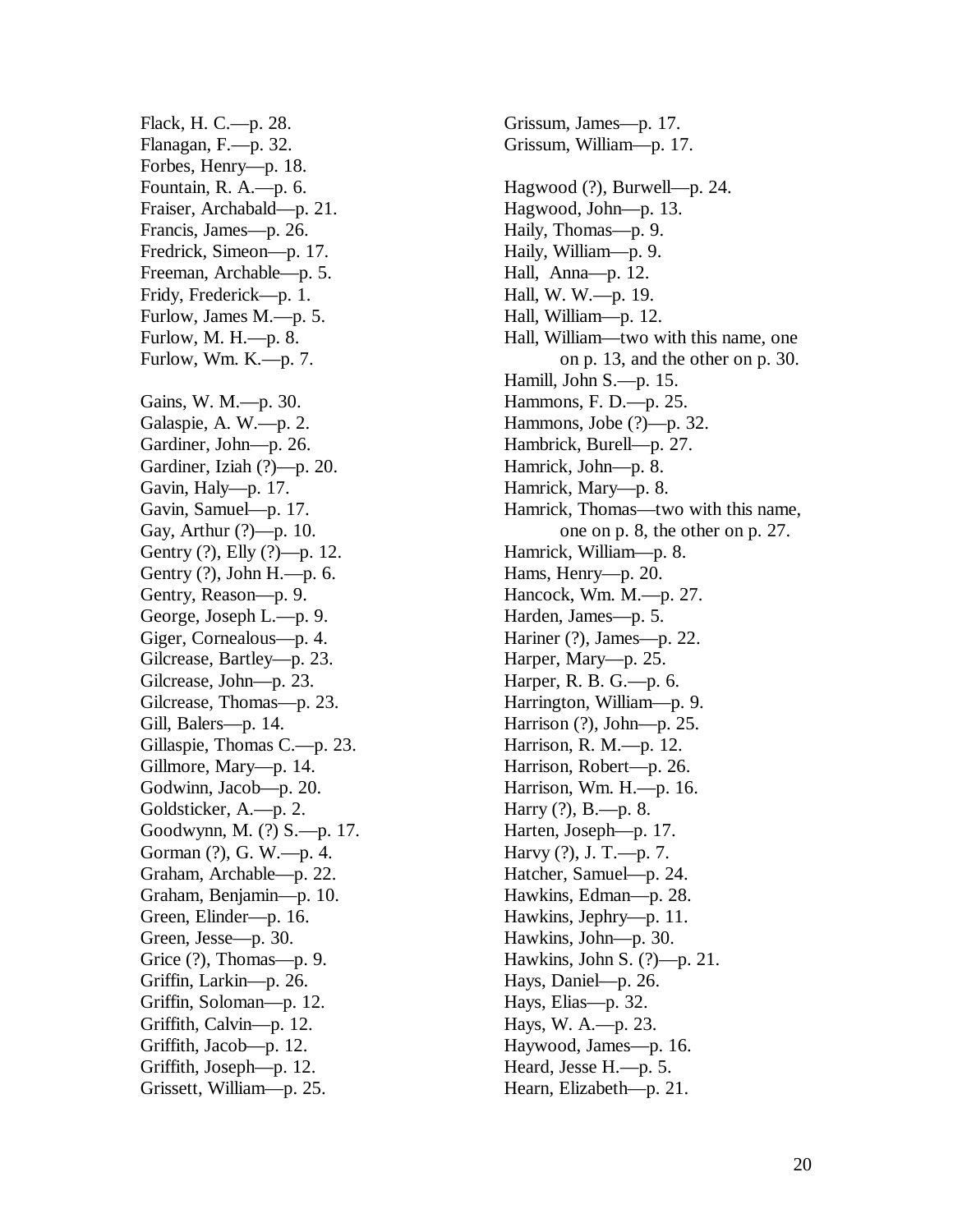Hearn, James F.—p. 26. Henderson, John—p. 7. Henderson, M.—p. 4. Henderson, M. P.—p. 4. Henderson, William—p. 22. Henderson, Willson—p. 4. Hendricks, James S.—p. 27. Henneley, Henry—p. 22. Herrington, Bej.—p. 18. Herrington, John M.—p. 12. Herrington, Samuel—p. 18. Hickey (?), S. L.—p. 11. Hightower, Andrew—p. 32. Hightower, Charnal—p. 28. Hightower, John B.—p. 28. Hightower, Thomas—p. 29. Hightower, William—p. 9. Hill, Greenburry (?)—p. 7. Hill, James P.—p. 30. Hill, Sarah—p. 4. Hinton, J. K. (?)—p. 32. Hobbs, Jesse—p. 3. Hodgkins, John W.—p. 27. Holden, E.—p. 11. Holden, Jesse—p. 1. Holland, Elizabeth—p. 21. Hoobs (Hobbs?), Wm. P.—p. 3. Hooks, Alford—p. 13. Hooks, Evan—p. 10. Hooks, James—p. 13. Horn, J.—p. 11. Horn, William—p. 7. Horton, Amos—p. 1. House, W. J.—p. 26. Huggans, Eli—p. 18. Hughs, James—p. 13. Hughs, John—p. 14. Humphreys, James—p. 30. Humphreys, John W. (?)—p. 21. Hunicutt, Levi—p. 22. Hunicutt, Wm.—p. 19. Hunt, A. G.—p. 13. Hunter, Anthony—p. 21. Hunter, Edmond—p. 21. Hunter, Isaac M.—p. 21. Hunter, Libuous (?), Sr.—p. 21.

Hunter, Leibous—p. 21. Ingram, John R.—p. 23. Irby, Henry—p. 7. Jacobs, Shade—p. 13. James, E. B.—p. 3. James, E. L.—p. 3. James, John—two with this name, one on p. 21, the other on p. 26. Jarman (Godman?), Simpson—p. 32. Jimeson, Francis—p. 12. Jimeson, John M.—p. 2. Johnson, Auther E.—p. 30. Johnson, Benj.—p. 25. Johnson, E. F.—p. 28. Johnson, John B.—p. 25. Johnson, Lewis—p. 30. Johnson, W. W.—p. 32. Joiner, John J.—p. 1. Joiner, Jordan—p. 31. Jolley, Bradley—p. 25. Jolley, Colman—p. 25. Jolley, Joseph—p. 25. Jolley, William—p. 25. Jones, Alford—p. 18. Jones, Charles—p. 13. Jones, E. C.—p. 2. Jones, John W.—p. 18. Jones, Hanah—p. 13. Jones, Martha—p. 31. Jones, Seben—p. 18. Jones,  $\text{Sla}$   $?$  –p. 18. Jones, William—p. 31. Jordan (?), Charles—p. 19. Jordan, John—two with this name, one on p. 7, the other on p. 23. Jordan (?), Nancy—p. 19. Jordan, Nathan—p. 23. Jordan (?), Richman—p. 19. Jordan, William—p. 4. Keath, Albin J.—p. 9. Keath, Lemuel—p. 9. Keel, John R.—p. 4. Keeth, Isac—p. 12.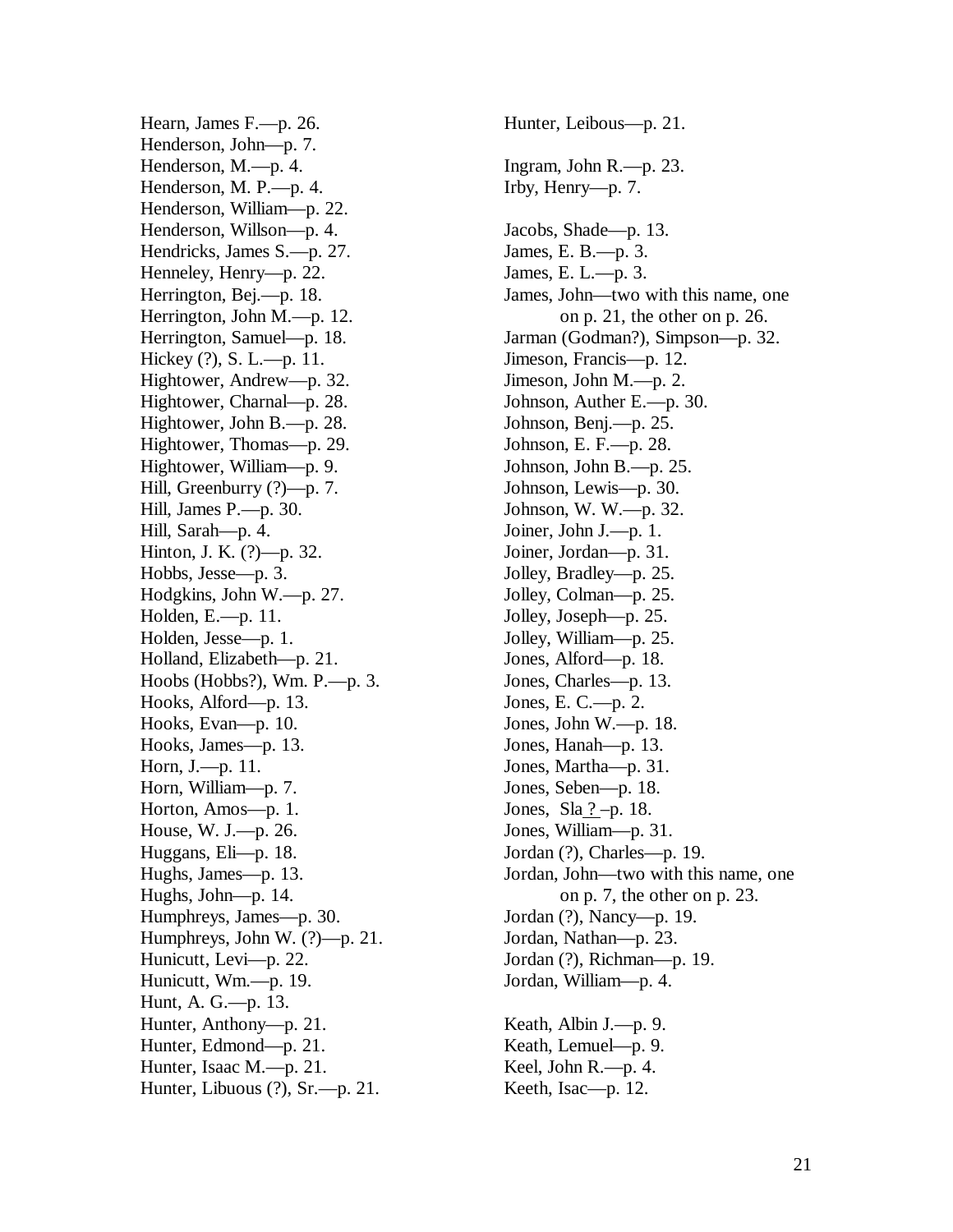Keeton, Austin—p. 27. Keeton, George—p. 3. Keeton, John—p. 15. Keeton, Wm. –p. 1. Keller, Henry—p. 2. Kelley, D. B.—p. 10. Kelley, J. G.—p. 11. Kelley, Jacob—p. 10. Kendel, J.—p. 5. Kennedy (?), Abriham—p. 19. Kennelly, Thomas J.—p. 20. Killingsworth, J.—p. 22. King, Bartin—p. 17. King, Charles—p. 12. King, Wm.—p. 18. Kinlock, R.—p. 6. Kirk, Robert—p. 11. Kirksy, J. M. C.—p. 32. Kirley, Auther—p. 24. Kirley, John—p. 24. Kirley, Joseph—p. 24. Kirsh, Allin A.—p. 22. Kitrell,  $F = p$ . 30. Kitrell, Henry M.—p. 30. Kitrell, Nathaniel—p. 28. Knight, Felix—p. 10. Knight, Lewis—p. 13. Knight, William—p. 29. Knox, Elizabeth—p. 15. Knox, G. W.—p. 15. Knox, James—p. 15. Knox, Samuel—p. 16. Knox, William—p. 15. Kuth, William—p. 25 Lackey, Isaac—p. 30. Lacy, Stephen—p. 5. Langford, Henry C.—p. 20. Langford (?), John—p. 21. Lard (Laird?), Eliem (?)—p. 9. Lard (Laird?), William—p. 9. Lawless, Wm.—p. 5. Lawrence, E. S.—p. 1. Lee, Joseph—p. 23. Lee, Levy—p. 8. Lee, Mathew—p. 6.

Leman, Nathan—p. 29. Lewis, A.—p. 16. Lewis, John—p. 11. Lewis, Thomas—p. 9. Lightsy, Davis—p. 18. Linsy, Jacob—p. 24. Linzey, Dolpin—p. 6. Linzy, John—p. 16. Locklayen, Elizabeth—p. 17. Loftin, Asa—p. 1. Long, John—p. 31. Loper, Isaac—p. 4. Low, Daniel—p. 5. Lucky, George—p. 25. Lucy, Thomas B.—p. 3. Luther, Joshua B.—p. 21. Mabry, Daniel—p. 25. Mabry, David (?)—p. 25. Mabry, Eli—p. 25. Mabry, Waller—p. 25. Mahan, Hiram D.—p. 8. Mann, John—p. 5. Marrow, John—p. 30. Marsh, Sarah—p. 21. Martin, Carter—p. 24. Martin, Valentine—p. 24. Mason, Wm.—p. 6. Masten, Daniel—p. 13. Mathews, Fredrick—p. 13. Maxwell, Joshua—p. 9. May, Jarred—p. 26. Mayatt, Peter—p. 2. Mayfield, B. M.—p. 3. McArthur, David—p. 6. McBay, E. B.—p. 3. McBay, James M.—p. 3. McCall, Daniel—p. 11. McCann, James—p. 30. McDermott, John—p. 13. McDonald, Alexander—p. 26. McDonald, Eli—p. 12. McDonald, James B.—p. 12. McDonald, John—p. 26. McDonald, Martin—p. 12. McDonald, Robert—p. 26.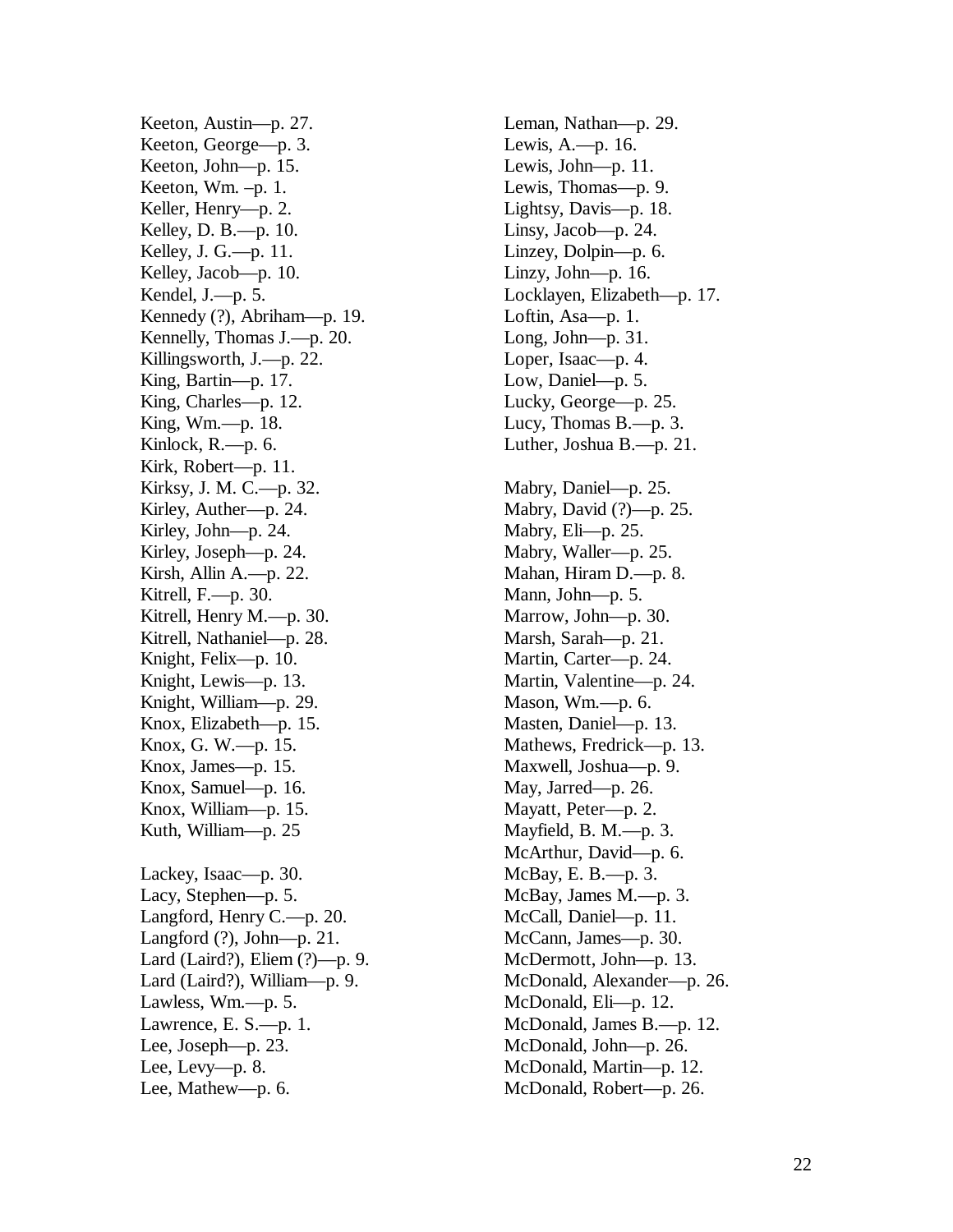McDougle, Archible—p. 14. McElroy, B. L.—p. 18. McFail, Anguish—p. 16. McKaskill, Anguist (?)—p. 30. McKenzie, (first name?)—p. 6. McKinsey, John—p. 11. McLane, C.—p. 11. McLanie (?), J. A.—p. 2. McLaurin, Hugh—p. 22. McLaurin, Neal—p. 22. McLemore, R.—p. 4. McLemore, William—p. 3. McLeroy, Drusila—p. 32. McLeroy, John J.—p. 10. McLeroy, R.—p. 3. McMillan, John—p. 4. McMillon, James—p. 2. McMullin, Alexander—p. 29. McMullin, Nathan—p. 1. McMullin, Wm.—p. 23. McNeal, Alex.—p. 22. McNeal, Daniel—p. 15. McNeal, James—p. 18. McQueen, William—p. 22. McWhorter, Thomas—p. 18. McWhorter, William—p. 18. Medor, Bnj.—p. 27. Merritt, Willis—p. 19. Messer, Hamrick—two with this name, one on p. 5, the other on p. 28. Michiel, William—p. 20. Miller, C. G.—p. 2. Miller, C. W.—p. 1. Miller, Eli—p. 2. Miller, Mathews—p. 4. Minor, Cornelius (?)—p. 19. Molpus (?), Samuel G.—p. 15. Mommon (?), Thomas—p. 19. Money, Johny—p. 13. Monro, Archable—p. 7. Moore, Charles—p. 18. Moore, Elias—p. 18. Moore, James—two with this name, one on p. 8, the other on p. 17. Moore, John—p. 9. Moore, L. B.—p. 29.

Moore, Lewis—p. 18. Moore, Nelson—p. 18. Moore, Richard—p. 18. Moore, Tyre (?) G.—p. 17. Morgan, George M.—p. 8. Moris (Noris?), Hezikiah—p. 11. Morrison (see p. 19 footnote). Mott, L. H.—p. 23. Mott, Nathan—p. 23. Murphey, V. (?)—p. 8. Neighbours, M.—p. 2. New, 2 F. - p. 18. New, James—p. 18. New, William—p. 17. Newberger, S.—p. 2. Newbury, Martha—p. 18. Newsom, Elbert—p. 4. Newsom, Soloman—p. 7. Newsom, Tayler—p. 7. Newsom, Wm.—two with this name, one on p. 7, the other on p. 27. Newton, William—two with this name, one on p. 5, the other on p. 31. Nicholas (no first name)—p. 8. Nicholas, Hiram—p. 10. Nicholas, Jacob—two with this name, one on p. 12, the other on p. 26. Nicholas, Simon—p. 1. Noris (*see* Moris, Hezikiah) Norris, James H.—p. 29. Nunry (?), John N.—p. 16. Nunry, Mary—p. 16. Obanan, Samuel—p. 16. Odem, James—p. 4. Odem, Randle—p. 30. Odem, Simeon—p. 30. Odom, Ephrian (?)—p. 16. Ofallan, Andrew—p. 22. Oneal, William—p. 21. Osborn, Edward—p. 25. Osborn, L. B.—p. 25. Owens, Ethelred—p. 6. Owens, John H.—p. 13. Owens, Willas—p. 6.

23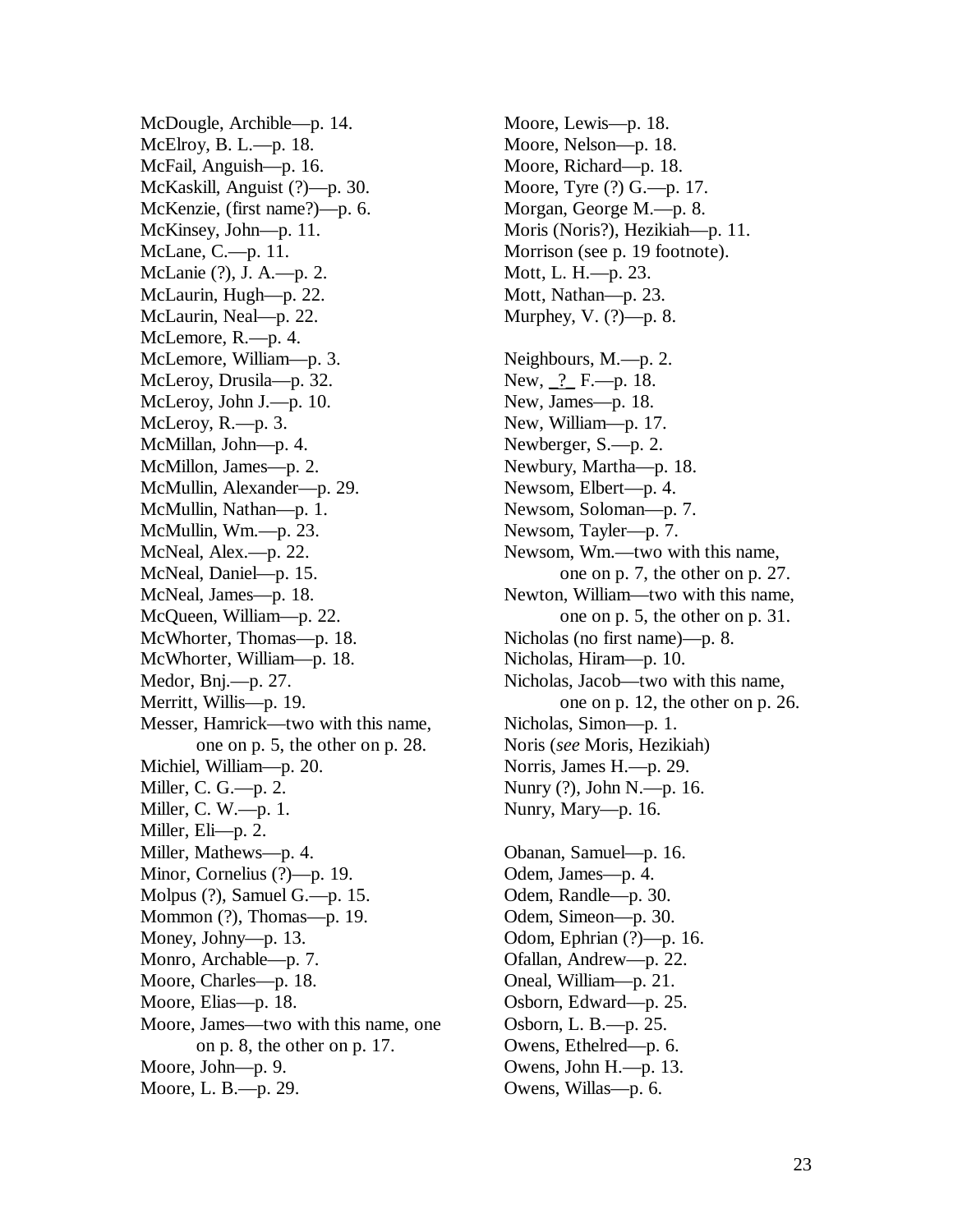Pace, Alsa—p. 24. Pace, Bennet R.—p. 24. Page, Abram—p. 22. Page, Joseph B.—p. 22. Page, Joseph R.—p. 16. Paine (?), David—p. 6. Parke, Benj. F.—p. 27. Parke, L. T.—p. 27. Parker, Asa—p. 30. Parker, John W.—p. 29. Parker, Soloman—p. 30. Parker, T. S.—p. 9. Parker, William—p. 26. Parnal, John—p. 10. Parrish (?), John—p. 20. Parsons, Joseph—p. 24. Partin, C. P.—p. 28. Partin, P. H.—p. 28. Paton, J. F.—p. 30. Patrick, James—p. 10. Payne, Wm. P.—p. 15. Payton (?) Elizabeth—p. 31. Pearce, B. F.—p. 2. Pearce, Eli—p. 7. Pearce, Jeremiah—p. 9. Pearce, John—p. 22. Pearce, John R.—p. 26. Pearce, William—p. 26. Pervis, Headin—p. 2. Pervis, Maborn—p. 2. Perry, Charles M.—p. 1. Person, Wincock (?)—p. 31. Pery, Lee—p. 24. Phares, Nevin—p. 12. Philips, A. T.—p. 27. Philips, Charles—p. 16. Philips, Clemon—p. 21. Philips, Jesse—p. 14. Philips, John L.—p. 18. Philips, Robert—p. 3. Philips, S. T.—p. 26. Philips, Sindemla (?)—p. 22. Philips, Zackriah—p. 14. Pickard, A. A.—p. 11. Pickard, Cragg—p. 1.

Pickard, Elect—p. 1. Pickard, Isaac—p. 1. Pigford, Alfred—p. 5. Pigford, Jacob—p. 15. Pigford, Owen—p. 15. Pigford, Timothy (?)—p. 31. Pigford, W. W.—p. 31. Pigford, William—p. 15. Pigford, Wright—p. 31. Pigott, James M.—p. 11. Pinerger  $(?)$ , George—p. 24. Pistol, Wm. C.—p. 30. Pope, Trippe—p. 22. Porter, Abriam—p. 19. Portis (?), Derias (?)—p. 5. Pouge, Martin I. (?)—p. 14. Pougue, James—p. 19. Pougue, Robert—p. 19. Powel, Marki (?)—p. 26. Powers, Mary—p. 14. Price, Daniel—p. 8. Price, James M.—p. 26. Price, James P.—p. 16. Price, M.—p. 15. Price, William G.—p. 32. Pringle, Abrian—p. 29. Pringle, I. K.—p. 21. Pringle, Samuel—p. 29. Pringle (?), Thomas—p. 32. Puckett, Waits—p. 14. Ragland, John B.—p. 29. Raglin, W. S.—p. 2. Rainy, Wm. V.—p. 27. Randle, Fredrick—p. 30. Rany, H. H.—p. 7. Ratliff, G. A.—p. 28. Ratliff, James S., Sr.—p. 28.

Ratliff, L. W.—p. 28. Rawlings, Hinchy—p. 13. Rawlings, James B.—p. 13. Rawlings, James E.—p. 13. Rawlings, Wm. H.—p. 5. Rawson, Charles—p. 31. Rawson, George—p. 3. Rawson, Henry—p. 19.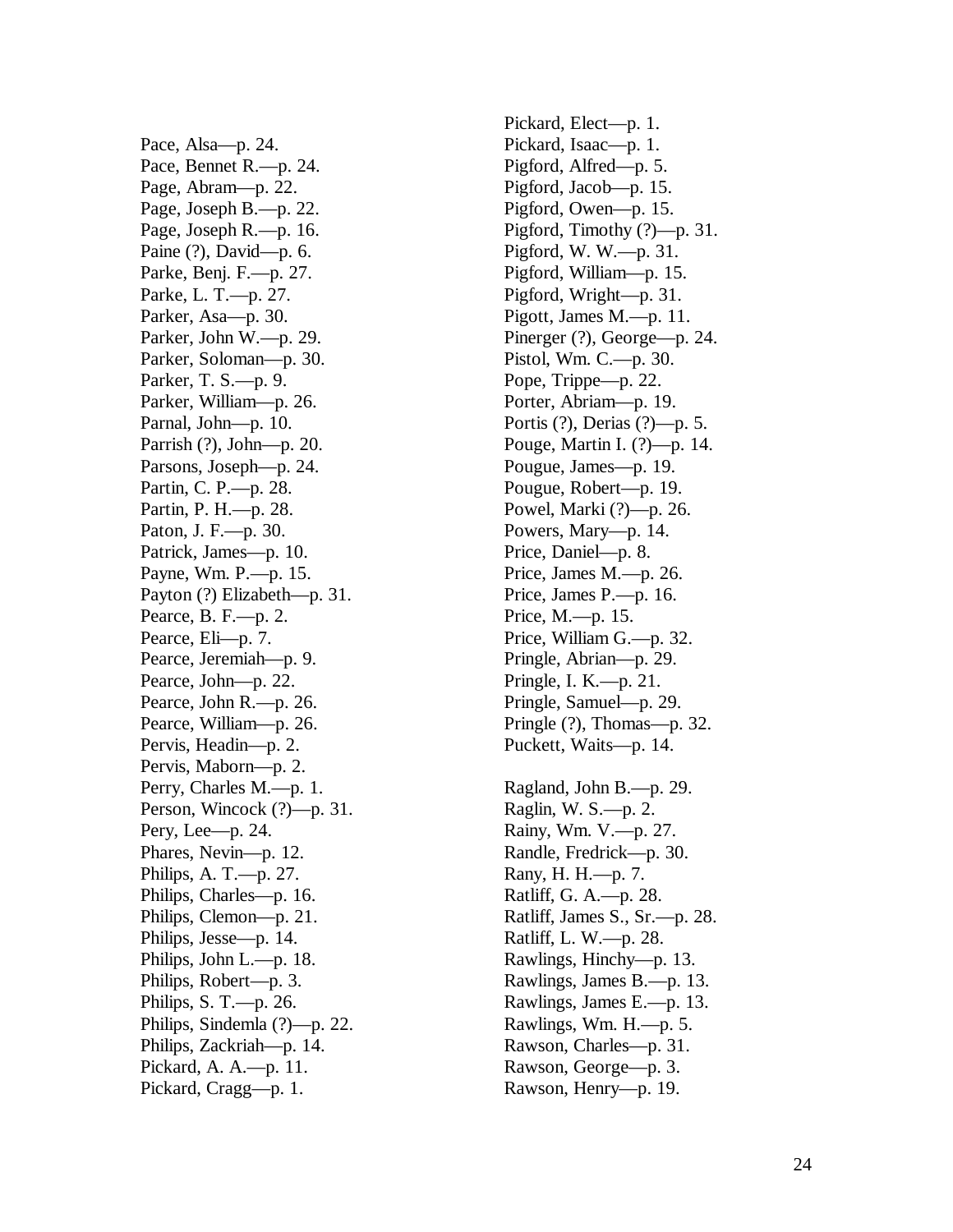Rawson, James—p. 19. Ray, B. F.—p. 27. Ray, James—p. 27. Ray, John—p. 18. Rayner, Thomas—p. 26. Redus (?), Samuel—p. 22. Reeves, Nancy—p. 1. Reid, James—p. 24. Rhode, William—p. 29. Richards, W. J.—p. 29. Richardson, R.—p. 5. Richy, Jackson—p. 14. Richy, Joseph—p. 14. Rigdon, Thomas—p. 6. Riley, T. J.—p. 12. Roberson, B. \_?\_—p. 19. Roberson, Doctor (*sic*)—p. 20. Roberson, Wm.—p. 20. Roberts, H. W.—p. 3. Roberts, Mary—p. 21. Roberts, Mc (?)—p. 16. Robertson, John—p. 9. Robertson, Thomas—p. 9. Robinson, John X.—p. 31. Rodgers, A. T.—p. 26. Rodgers, Benj.—p. 28. Rodgers, Elizabeth—p. 28. Rodgers, Hays—p. 23. Rodgers, Hugh T.—p. 28. Rodgers, James—two with this name, one on p. 15, one on p. 23. Rodgers, Lewis—p. 23. Roony, George W.—p. 13. Rose, John—p. 2. Ross, B. F.—p. 31. Ross, G. W.—p. 26. Ross, J. M.—p. 11. Rosser, Elijah—p. 21. Rosser (?), Levin—p. 6. Ruby, Bryant—p. 1. Runals (?), Drury (?)—p. 11. Runoles (?), Wm.—p. 8. Rush, John H.—p. 12. Rush, Jonathan—p. 12. Rushing, Charles C.—p. 27. Russell, Isaac—p. 11.

Russell, James—p. 3. Russell, John—p. 3. Sage, Edwin—p. 31. Sanderford, Capt. (?)—p. 8. Sanders, Cullin—p. 28. Sanders, John W.—p. 8. Sanders, Joseph—p. 17. Sanders, Thomas—p. 28. Satcher, Lewis—p. 5. Savel, John—p. 25. Savel, Willy—p. 25. Saxon (?), J. W.—p. 9. Schorbrough, Letty (?)—p. 5. Scott (?), George—p. 16. Seal, C. M.—p. 32. Segars, William—p. 18. Sellers, John—p. 28. Shambrough, James R.—p. 7. Shamburger, A.—p. 3. Shamburger, Brantly—p. 3. Shamburger, Riley—p. 3. Shannon, J. M.—p. 32. Shannon, Samuel—p. 5. Shelton,  $\frac{?}{?}$ --p. 12. Shelton, J. W.—p. 12. Shelton, James—p. 12. Shelton, Larkin—p. 12. Shepard, Thomas S.—p. 24. Shirley, Elley—p. 20. Sikes, James—p. 28. Sikes, John R.—p. 14. Simeon, Samuel—p. 29. Simeons, Albert A.—p. 17. Simeons, George—p. 17. Simes, Francis—p. 23. Simes (Sims?), J. W.—p. 19. Simes (Sims?), William—p. 27. Simmons (?), Asa—p. 16. Simmons (?), Thomas—p. 17. Simons (?), David W.—p. 17. Simons (?), James—p. 17. Sims (see p. 19). Sims (?), George—p. 5. Slider, John—p. 25. Smith, Aaron—p. 7.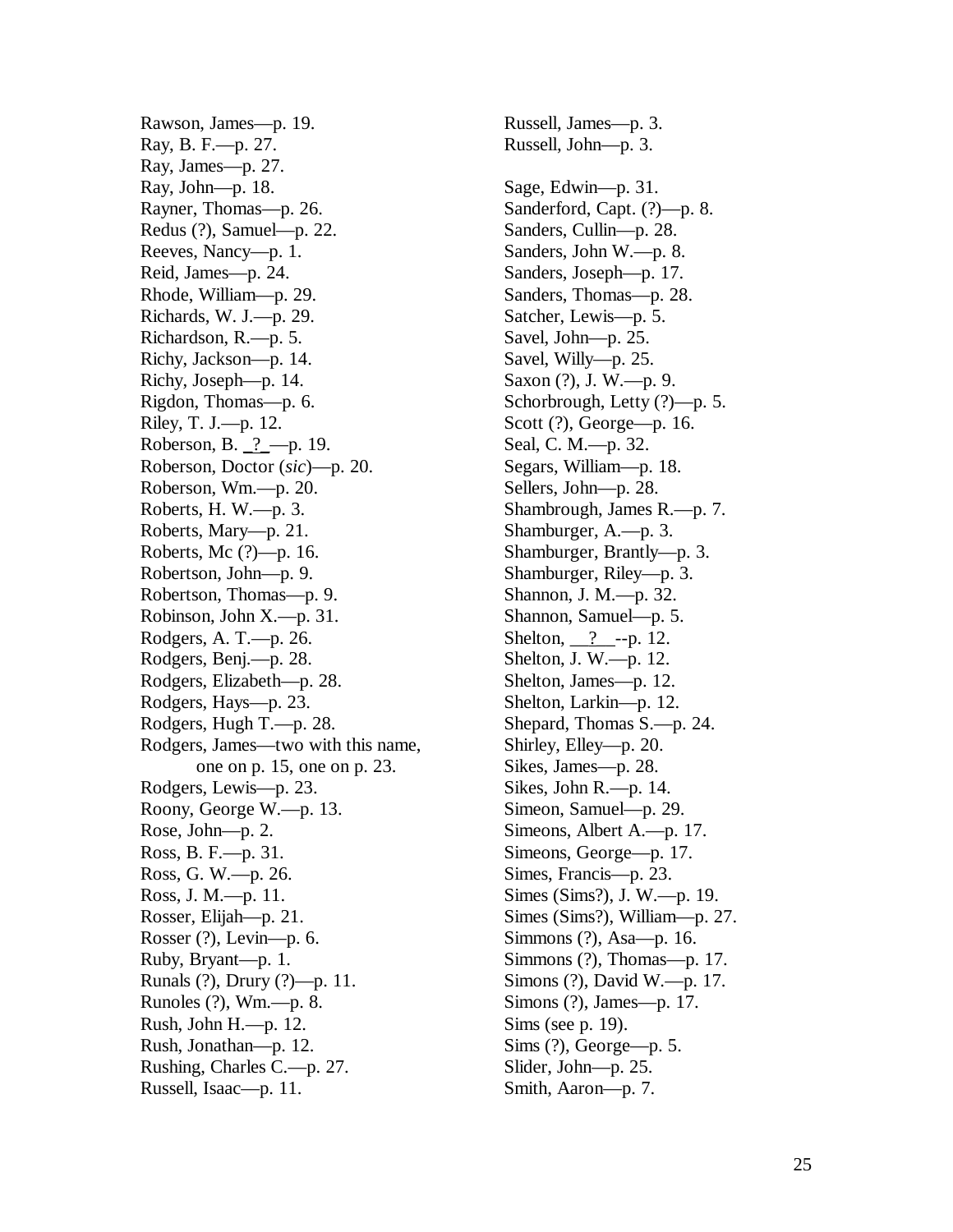Smith, Alexander—p. 20. Smith, Benjamin—p. 5. Smith, Charles—p. 24. Smith, Elizabeth—p. 6. Smith, Ephriam—p. 20. Smith, J. A.—p. 5. Smith, J. H.—p. 25. Smith, John—p. 26. Smith, John 2 --- p. 29. Smith, John B.—p. 29. Smith, John P.—p. 20. Smith, Lew—p. 11. Smith, Wilkin—p. 19. Smith, William—p. 27. Smithwick, Edmond—p. 30. Smithwick, J. P.—p. 30. Snell, H. A.—p. 7. Snodgrass, Simeon—p. 18. Snowden, John—p. 25. Snowden, T. V.—p. 25. Snowden, Wm. J.—p. 25. Snowden, Wm. R.—p. 32. Soulivan, Cornelius (?)—p. 14. Spain, Thomas D.—p. 2. Spangler, Barnett—p. 24. Spinks, Afford (?)—p. 32. Spinks, Isaac—p. 18. Spinks, John C.—p. 13. Spinks, Lewis—p. 15. Spinks, Rolley—p. 13. Sprinkel, Moses—p. 1. Stafford, Abram—p. 4. Stafford, Elbert –p. 4. Stafford, Ezekiel—p. 4. Stanley, Stephen—p. 12. Steel, S. A. D.—p. 11. Stephenson, Charles—p. 7. Stiles, G. B.—p. 11. Stirdivant (?), Allin—p. 24. Stoks, Wm. W.—p. 24. Stone, Miles—p. 10. Strait, Robert—p. 17. Strait, William—p. 17. Strange, Rollin—p. 21. Strange, Seth—p. 4. Strange, Sterlin (?)—p. 3.

Strebeck, Wm. H.—p. 23. Stricklin, Simeon—p. 10. Stricklin, Soloman—p. 10. Stringer, William—p. 23. Stroud, George—p. 3. Stroud, O. P. H.—p. 7. Stroud, T. J.—p. 23. Stuckey, Daniel—p. 12. Stutts (?), Abriham—p. 15. Stutts (?), George—p. 16. Sulivan, Constant—p. 14. Sulivan, Owen, Sr.—p. 19. Sulivan, Owen, Jr.—p. 19. Sulivan, Stephen—p. 19. Sulivan, Thomas—p. 14. Suttle, Isaac G.—p. 12. Suttle, James H.—p. 21. Suttle, Salamia—p. 9. Swetian (?), Simon—p. 27. Swetian (?), Simeon—p. 27. Tatum, Kiseah (?)—p. 13. Tatum, William—p. 10. Tayler, Benj.—p. 18. Tayler, Thomas A.—p. 29. Tedder, Elijah—p. 13. Tedder, Isaac—p. 20. Tedder, Jesse—p. 13. Tedder, Thomas—p. 13. Templeton, F.—p. 20. Tew, John—p. 21. Thomas, James—p. 29. Thomas, William—p. 30. Thompson, John—three with this name, one on p. 20, another on p. 29, the third on p. 31. Thompson, John P.—p. 23. Thompson, Lemuel—p. 19. Thompson, R. J.—p. 20. Thompson, Rubin—p. 2. Thomson, E. I.—p. 32. Thomson, William—p. 19. Thrasher, David—p. 32. Thrasher, John—p. 12. Tims, Jane—p. 7. Tinnon, John—p. 28.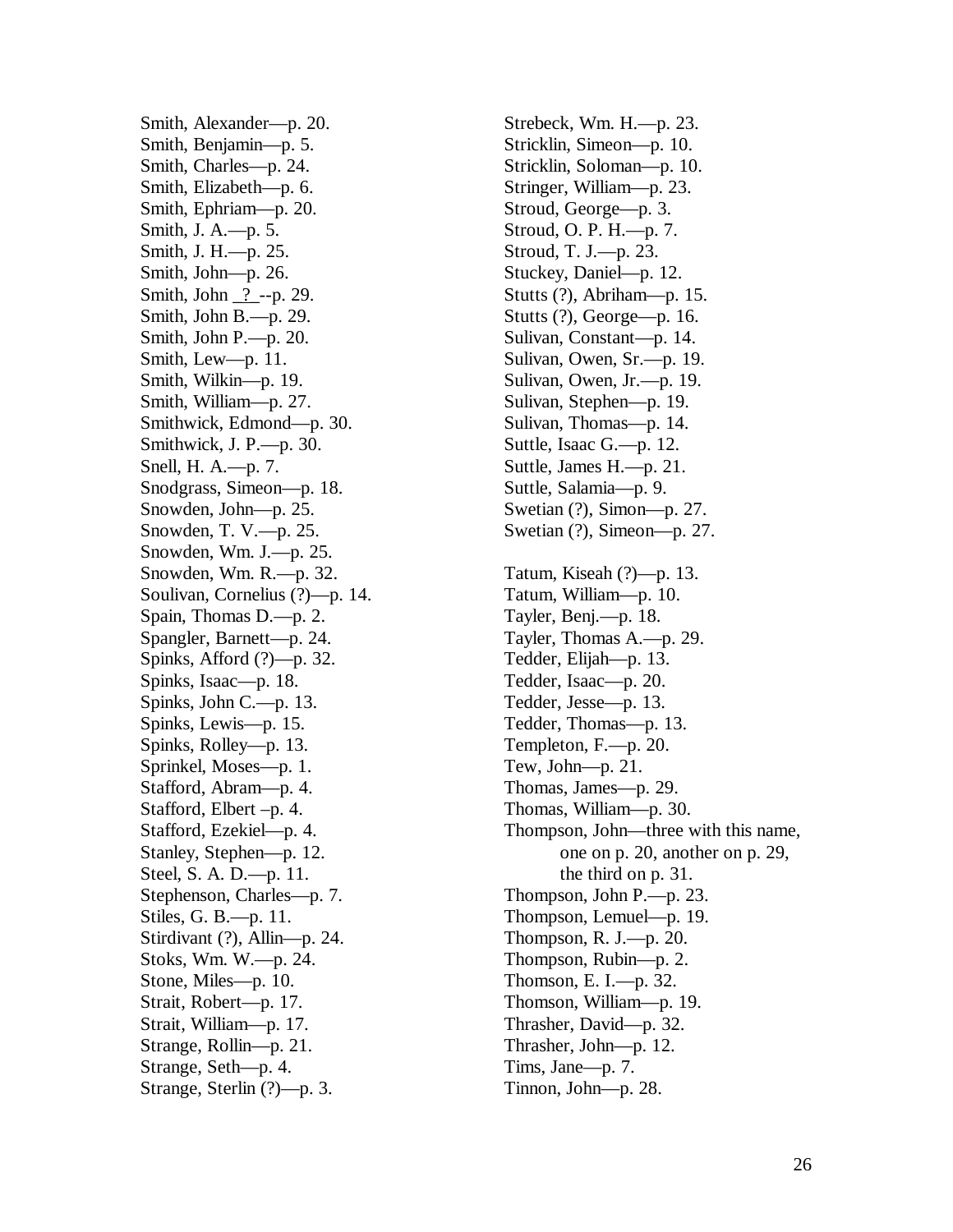Tinon, A.—p. 29. Toole, Eli—p. 25. Torrans, John R.—p. 28. Traywick, C. C.—p. 5. Trippe, J. E.—p. 5. Trussell, John—p. 24. Trussell, Mathew—p. 24. Trussell, S. J.—p. 7. Trussell, Wm. C.—p. 24. Tucker, Auther—p. 27. Tucker, Edman—p. 13. Tucker, G. R.—p. 16. Tucker, Thomas—p. 8. Turner, A. E.—p. 20. Turner, Miles G.—p. 20. Turner, S. J.—p. 20. Turner, Sarah—p. 20. Upchurch, Benjamin—p. 17. Upchurch, Jordan—p. 19. Vaughn, Pinkney—p. 30. Wabinton, H. G.—p. 11. Wabinton, Samuel—p. 11. Wabinton, William—p. 11. Wadkins, Colman—p. 13. Wadkins, John—p. 2. Waits, Boby—p. 11. Waits, Jacob—p. 27. Waits, James—p. 11. Waits, John—p. 11. Waits, Levi—p. 11. Waits, Martha—p. 11. Waits, William—p. 27. Walker, Bartlet—p. 23. Walker, Calton—p. 16. Walker, James—p. 16. Walker, John—p. 31. Walker, Paskal H.—p. 23. Walker, Samuel—p. 16. Walker, Wm. H.—p. 5. Waller, Asa—p. 20. Walters (?), Henry—p. 2. Walters (?), Nelson (?)—p. 2. Walters (?), W.—p. 2.

Waltman, Andrew—p. 6. Waltman, D.—p. 6. Walton, R. J.—p. 16. Wamac, Jesse—p. 23. Warburton, Jacob—p. 23. Ward, Jesse—p. 20. Ward, Moses—p. 27. Ward, Thomas—p. 27. Ward, William—p. 3. Warden, W. W.—p. 11. Watley, Terrel L. C.—p. 20. Watley, Wyche (?)—p. 20. Wells, Humphry—p. 8. Wells, Jacob—p. 24. Wells, Samuel—p. 24. Wells, Thomas—p. 6. Wesley, Collum—p. 2. Wetherford, Richard—p. 29. Wheeler, John—p. 15. White,  $\frac{?}{?}$  C.—p. 20. White, A.—p. 3. White, Davis—p. 31. White, Elijah—two with this name, one on p. 8, one on p. 16. White, Henry—p. 16. White, James—p. 31. White, James J.—p. 20. White, John M.—p. 11. White, Josiah—p. 15. White, Moses—p. 27. White, T. (?) C. S.—p. 22. White, William—p. 27. White, Wm. H.—p. 3. White, Wm. V.—p. 22. White, Zedkiah—p. 15. Whitehead, Gifford—p. 6. Whitker, John S.—p. 24. Wiggans, John—p. 14. Wiggans, John M.—p. 21. Wiggans, T. B.—p. 5. Wiggans, Wm.—p. 21. Wilkin, Joel—p. 31. Williams, Bird—p. 22. Williams, Joel—p. 31. Williams, John—two with this name, one on p. 9, the other on p. 27..